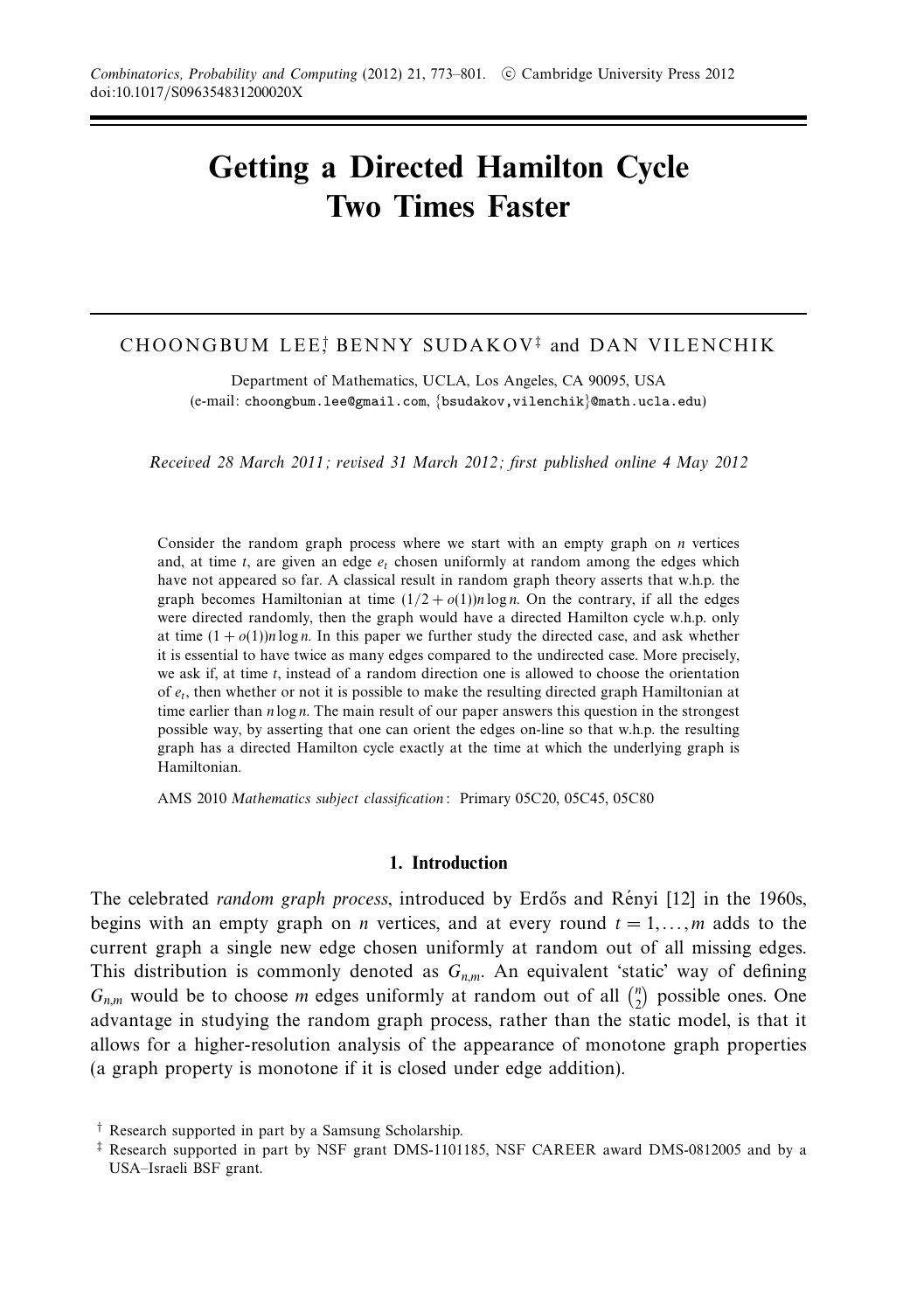A Hamilton cycle of a graph is a simple cycle that passes through every vertex of the graph, and a graph containing a Hamilton cycle is called Hamiltonian. Hamiltonicity is one of the most fundamental notions in graph theory, and has been extensively studied in various contexts, including random graphs. The earlier results on Hamiltonicity of random graphs were obtained by Pósa [21], and Korshunov [18]. Improving on these results, Komlós and Szemerédi [17] proved that if  $m' = \frac{1}{2}n \log n + \frac{1}{2}n \log \log n + c_n n$ , then

$$
\lim_{n \to \infty} \mathbb{P}(G_{n,m'} \text{ is Hamiltonian}) = \begin{cases} 0 & \text{if } c_n \to -\infty, \\ e^{-e^{-2c}} & \text{if } c_n \to c, \\ 1 & \text{if } c_n \to \infty. \end{cases}
$$

One obvious necessary condition for the graph to be Hamiltonian is for the minimum degree to be at least 2, and surprisingly, the probability of  $G_{n,m'}$  having minimum degree two at time m' has the same asymptotic behaviour as the probability of it being Hamiltonian. Bollobás [7] strengthened this observation by proving that w.h.p. the random graph process becomes Hamiltonian when the last vertex of degree one disappears. Moreover, Bollobás, Fenner and Frieze [8] described a polynomial time algorithm which w.h.p. finds a Hamilton cycle in random graphs.

Hamiltonicity has been studied for directed graphs as well. Consider a random directed graph process where, at time *t*, a random directed edge is chosen uniformly at random among all missing edges, and let  $D_{n,m}$  be the graph consisting of the first *m* edges. Frieze [15] proved that for  $m'' = n \log n + c_n n$ , the probability of  $D_{n,m''}$  containing a (directed) Hamilton cycle is

$$
\lim_{n \to \infty} \mathbb{P}(D_{n,m^n} \text{ is Hamiltonian}) = \begin{cases} 0 & \text{if } c_n \to -\infty, \\ e^{-2e^{-c}} & \text{if } c_n \to c, \\ 1 & \text{if } c_n \to \infty. \end{cases}
$$

As for the undirected case, this probability has the same asymptotic behaviour as the probability of the directed graph having minimum in-degree and out-degree 1. In fact, Frieze proved [15] that when the last vertex to have in- or out-degree less than one disappears, the graph has a Hamilton cycle w.h.p.

Hamiltonicity of various other random graph models has also been studied [22, 3]. One model which will be of particular interest to us is the *k*-in *k*-out model, in which every vertex chooses *k* in-neighbours and *k* out-neighbours uniformly at random and independently of the others. Improving on several previous results, Cooper and Frieze [10] proved that a random graph in this model is Hamiltonian w.h.p. when  $k = 2$  (which is best possible since it is easy to see that a 1-in 1-out random graph is w.h.p. not Hamiltonian).

# **1.1. Our contribution**

The results of Bollobás [7] and Frieze [15] introduced above suggest that the main obstacle to Hamiltonicity of random graphs lies in 'reaching' certain minimum degree conditions. It is therefore natural to ask how the thresholds change if we modify the random graph process so that we can somehow bypass this obstacle.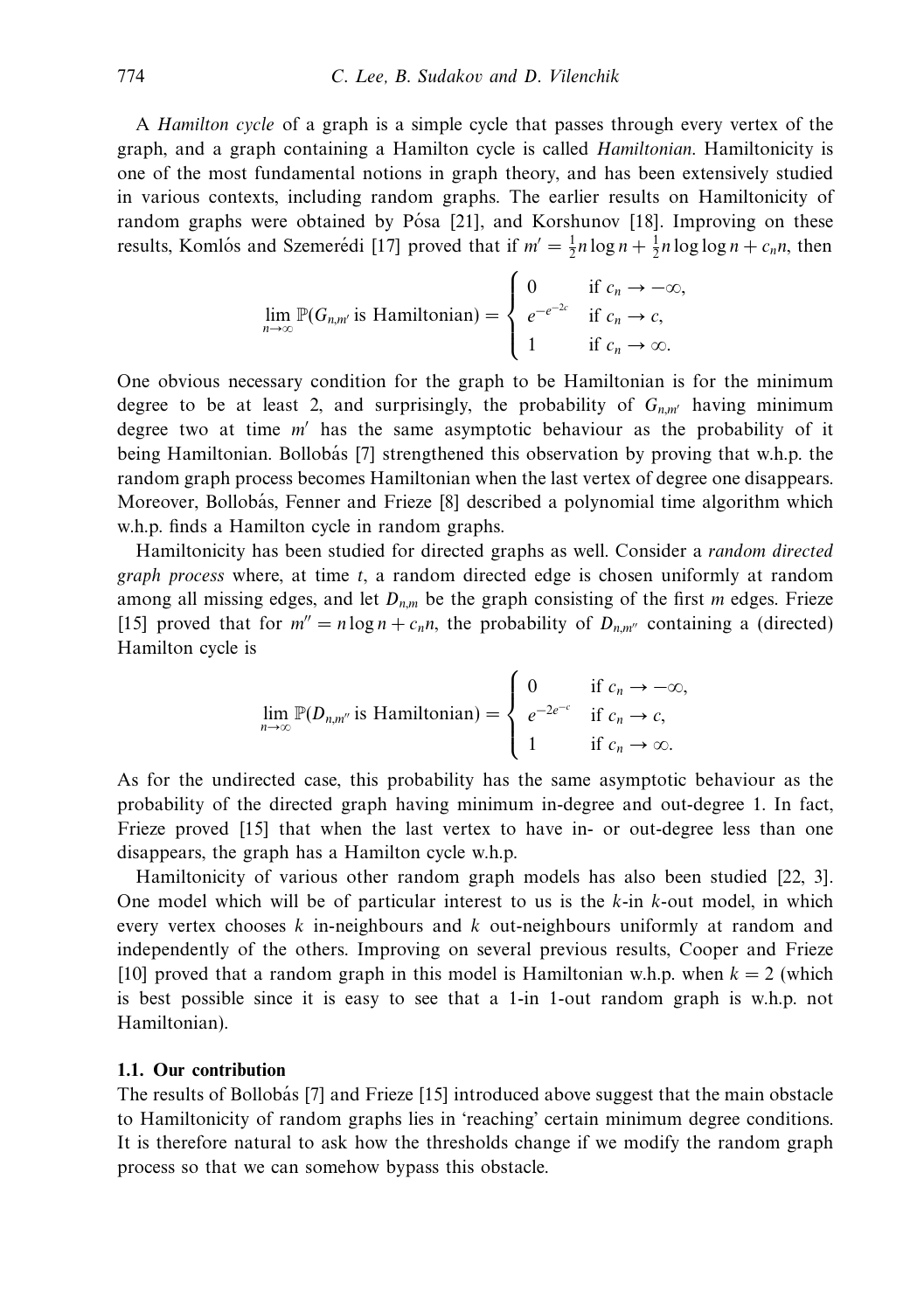We consider the following process suggested by Frieze [16], which was designed for this purpose. Starting from the empty graph, at time  $t$ , an undirected edge  $(u, v)$  is given uniformly at random out of all missing edges, and a choice of its orientation ( $u \rightarrow v$  or  $v \rightarrow u$ ) is to be made at the time of its arrival. In this process, we can attempt to accelerate the appearance of monotone directed graph properties, or delay them, by applying an appropriate on-line algorithm. It is important to stress that the process is on-line in nature, namely, we cannot see any future edges at the current round and are forced to make the choice based only on the edges seen so far. In this paper, we investigate the property of containing a directed Hamilton cycle by asking the question: Can one speed up the appearance of a directed Hamilton cycle? The best we can hope for is to obtain a directed Hamilton cycle at the time when the underlying graph has minimum degree 2. The following result asserts that directed Hamiltonicity is in fact achievable exactly at that time, and this answers the above question positively in the strongest possible way.

**Theorem 1.1.** Let  $\mathcal G$  be a random (undirected) graph process that terminates when the last vertex of degree one disappears. There exists an on-line algorithm **Orient** that orients the edges of G so that with high probability the resulting directed graph is Hamiltonian.

Let us note that G w.h.p. contains  $(1 + o(1))n \log n/2$  edges, in contrast with  $(1 + o(1))n \log n/2$  $o(1)$ )*n* log *n* edges in the random directed graph model. Thus the required number of random edges is reduced by half.

Our model is similar in spirit to the so-called Achlioptas process. It is well known that a giant connected component (i.e., a component of linear size) appears in the random graph  $G_{n,m}$  when  $m = (1 + o(1))n/2$ . Inspired by the celebrated 'power of two choices' result [2], Achlioptas posed the following question. Suppose that edges arrive in pairs, that is, at round *t* the pair of edges  $(e_t, e_t)$  chosen uniformly at random is given, and one is allowed to pick an edge out of it for the graph (the other edge will be discarded). Can one delay the appearance of the giant component? Bohman and Frieze answered this question positively [4] by describing an algorithm whose choice rule allows for the ratio  $m/n \geq 0.53$ , and this ratio has since been improved [5]. Quite a few papers have thereafter studied various related problems that arise in the above model [6, 14, 19, 23, 24]. As an example, Krivelevich, Loh and Sudakov [19] studied the question: How long can one delay the appearance of a certain fixed subgraph?

One such paper, closely related to our work, is the recent paper by Krivelevich, Lubetzky and Sudakov [20]. They studied the Achlioptas process for Hamiltonicity, and proved that by exploiting the 'power of two choices', one can construct a Hamilton cycle at time  $(1 + o(1))n \log n/4$ , which is twice as fast as in the random case. Both our result and their result suggest that the 'bottleneck' to Hamiltonicity of random graphs indeed lies in the minimum degree, and thus these results can be understood in the context of complementing the results of Bollobás [7] and Frieze [15].

# **1.2. Preliminaries**

The paper is rather involved technically. One factor that contributes to this is that we are establishing the 'hitting time' version of the problem. That is, we determine the exact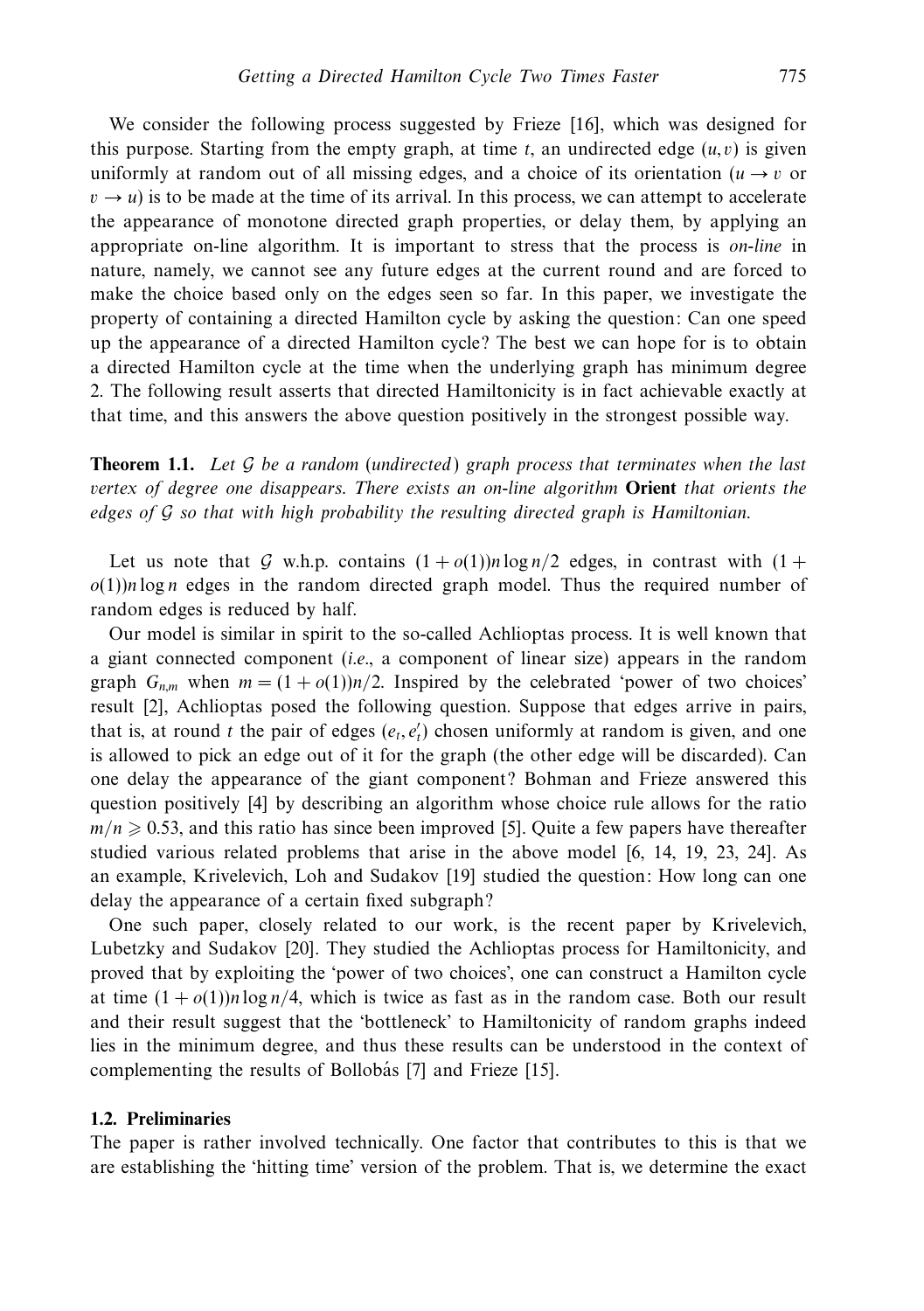threshold for the appearance of a Hamilton cycle. The analysis can be simplified if one only wishes to estimate this threshold asymptotically (see Section 7). To make the current analysis more approachable without risking any significant change to the random model, we consider the following variant of the graph process, which we call the *random edge* process: at time *t*, an edge is given as an ordered pair of vertices  $e_t = (v_t, w_t)$  chosen uniformly at random, with repetition, from the set of all possible  $n<sup>2</sup>$  ordered pairs (note that this model allows loops and repeated edges). In what follows, we use  $G_t$  to denote the graph induced by the first  $t$  edges, and given the orientation of each edge, use  $D_t$  to denote the directed graph induced by the first *t* edges. By *m*<sup>∗</sup> we denote the time *t* when the last vertex of degree one in  $G_t$  becomes a degree two vertex.

We will first prove that there exists an on-line algorithm **Orient** which w.h.p. orients the edges of the graph *Gm*<sup>∗</sup> so that the resulting directed graph *Dm*<sup>∗</sup> is Hamiltonian, and then in Section 6 we show how Theorem 1.1 can be recovered from this result.

## **1.3. Organization of the paper**

In the next section we describe the algorithm **Orient** that is used to prove Theorem 1.1 (in the modified model). Then in Section 3 we outline the proof of Theorem 1.1. Section 4 describes several properties that a typical random edge process possesses. Using these properties we prove Theorem 1.1 in Section 5. Then in Section 6, we show how to modify the algorithm **Orient**, in order to make it work for the original random graph process.

**Notation.** A directed 1-factor is a directed graph in which every vertex has in-degree and out-degree exactly 1, and a 1-factor of a directed graph is a spanning subgraph which is a directed 1-factor. The function  $exp(x) := e^x$  is the exponential function. Throughout the paper  $log(\cdot)$  denotes the natural logarithm. For the sake of clarity, we often omit floor and ceiling signs whenever these are not crucial, and we make no attempt to optimize our absolute constants. We also assume that the order *n* of all graphs tends to infinity and is therefore sufficiently large whenever necessary.

#### **2. The orientation rule**

Here we describe the algorithm **Orient**. Its input is the edge process  $\mathbf{e} = (e_1, e_2, \dots, e_{m*})$ , and output is an on-line orientation of each edge  $e_t$ . The algorithm proceeds in two steps. In the first step, which consists of the first 2*n* log log *n* edges, the algorithm builds a 'core' which contains almost all the vertices, and whose edges are distributed (almost) like a 6-in 6-out random graph. In the second step, which contains all edges that follow, the remaining  $o(n)$  non-core vertices are taken care of, by being connected to the core in a way that will guarantee w.h.p. the existence of a directed Hamilton cycle.

#### **2.1. Step I**

Recall that each edge is given as an ordered pair  $(v, w)$ . For every vertex  $v$  we keep a count of the number of times *v* appears as the first vertex. We update the set of *saturated* vertices, which consists of the vertices that have appeared at least 12 times as the first vertex. Given the edge  $(v, w)$  at time *t*, if *v* is still not saturated, direct the edge  $(v, w)$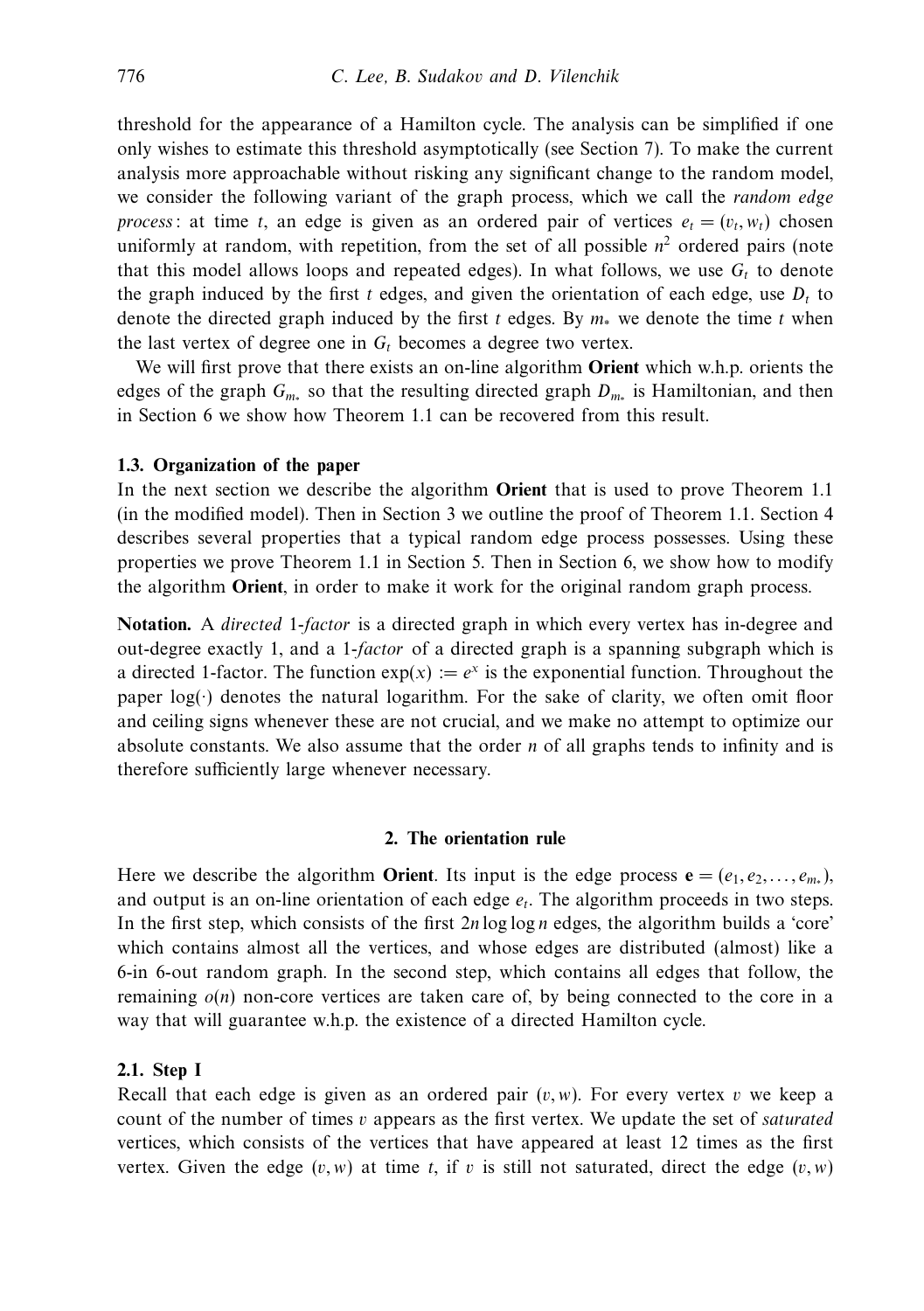alternatingly with respect to *v* starting from an out-edge. (By 'alternatingly' we mean that if the last edge having  $v$  as the first vertex was directed as an out-edge of  $v$ , then we direct the current one as an in-edge of  $v$ , and *vice versa*. For the first edge we choose the out direction.) Otherwise, if *v* is saturated, then count the number of times *w* has appeared as a second vertex when the first vertex is already saturated, and direct the edges alternatingly according to this count with respect to *w* starting from an in-edge. This alternation process is independent of the previous one. That is, even if *w* has previously appeared somewhere as a first vertex, the count should be kept track of separately from it.

For a vertex  $v \in V$ , let the *first vertex degree* of *v* be the number of times *v* has appeared as a first vertex in Step I, and denote it by  $d_1(v)$ . Let the *second vertex degree* of v be the number of times *v* has appeared in Step I as a second vertex of an edge whose first vertex is already saturated, and denote it by  $d_2(v)$ . Note that the sum of the first vertex degree and second vertex degree of *v* is not necessarily equal to the degree of *v* in Step I, as *v* might appear as a second vertex of an edge whose first vertex is not yet saturated. We will call such an edge a neglected edge of *v*.

#### **2.2. Step II**

Let *A* be the set of saturated vertices at the end of Step I, and  $B = V \setminus A$ . Call an edge an *A*–*B* edge if one end-point lies in *A* and the other end-point lies in *B*, and define *A*–*A* edges and *B*–*B* edges similarly. Given an edge  $e = (v, w)$  at time *t*, if *e* is an *A*–*B* edge, and without loss of generality assume that  $v \in B$  and  $w \in A$ , then direct *e* alternatingly with respect to *v*, where the alternation process of Step II continues the one from Step I as follows.

- (1) If *v* has appeared as a first vertex in Step I at least once, then pick up where the alternation process of *v* as a first vertex in Step I stopped, and continue the alternation.
- (2) If *v* did not appear as a first vertex in Step I but did appear as a second vertex of an already saturated vertex, then pick up where the alternation process of *v* as a second vertex of a saturated vertex stopped in Step I, and continue the alternation.
- (3) If *v* appeared in Step I but does not belong to the above two cases, then consider the first neglected edge connected to  $v$ , and start the alternation process from the opposite direction of this edge.
- (4) If none of the above, then start from an out-edge.

Otherwise, if *e* is an *A*–*A* edge or a *B*–*B* edge, orient it uniformly at random. Note that unlike Step I, the order of vertices of the given edge does not affect the orientation of the edge in Step II.

For a vertex  $v \in B$ , let the *A–B* degree of *v* be the number of *A–B* edges incident to *v* in Step II, and denote it by  $d_{AB}(v)$ . For  $v \in A$ , let  $d_{AB}(v) = 0$ .

#### **3. Proof outline**

Our approach builds on Frieze's proof of Hamiltonicity of the random directed graph process [15] with some additional ideas. His proof consists of two phases (the original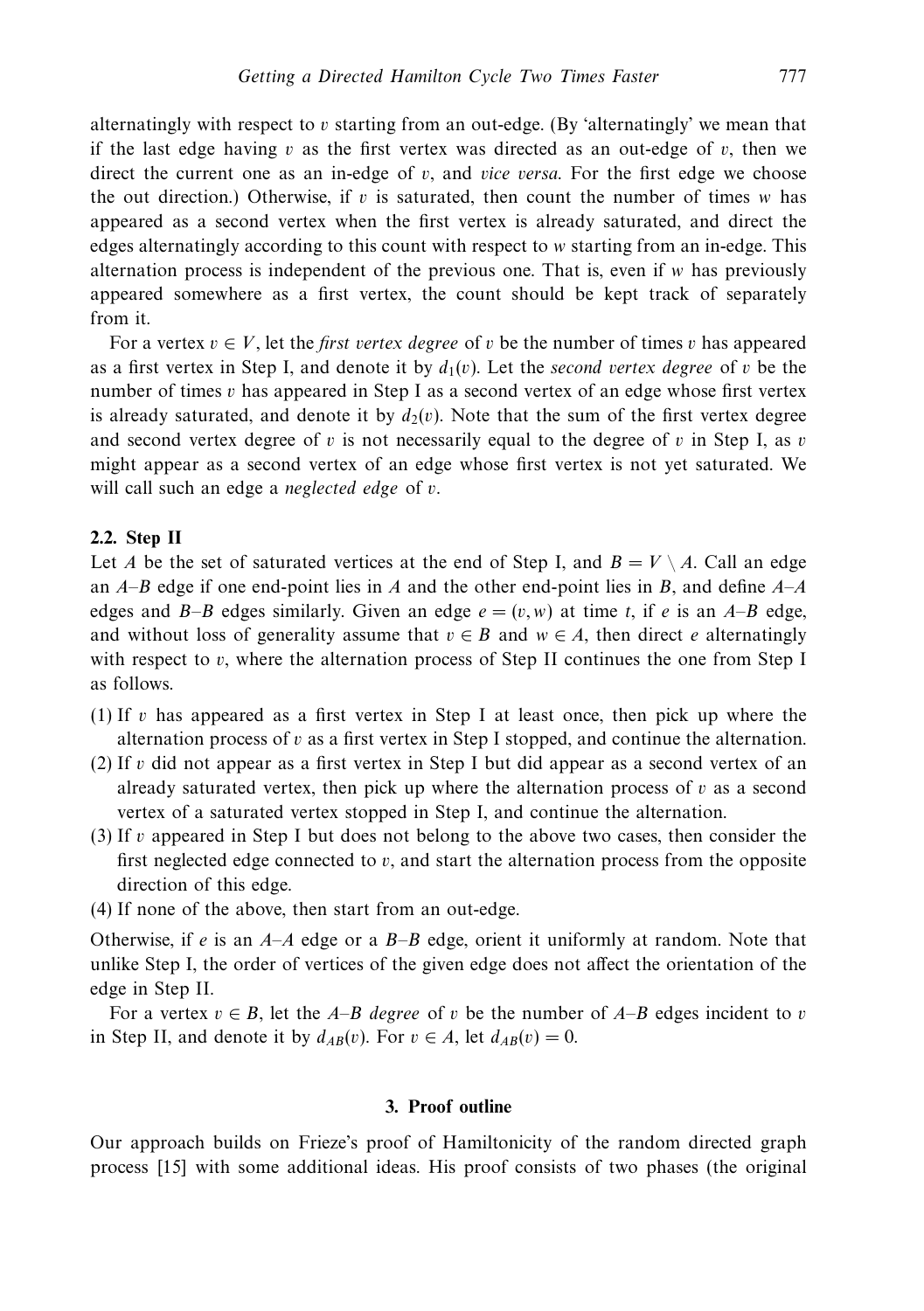proof consists of three phases, but for simplicity we describe it as two phases). We shall first describe these two phases of Frieze's proof, and then point out the modifications that are necessary to accommodate our different setting. Let  $m = (1 + o(1))n \log n$  be the time at which the random directed graph process has minimum in-degree and out-degree 1, and let *Dn,m* be the directed graph at time *m* (throughout this section we say that random directed graph has certain property if the property holds w.h.p.).

## **3.1. Phase 1: Find a small 1-factor**

In Phase 1, a 1-factor of  $D_{n,m}$  consisting of at most  $O(\log n)$  cycles is constructed. To this end, a subgraph  $D_{5\text{-in},5\text{-out}}$  of  $D_{n,m}$  is constructed which uses only a small number of the edges. Roughly speaking, for each vertex, use its first 5 out-neighbours and 5 in-neighbours (if possible) to construct  $D_{5\text{-in}, 5\text{-out}}$ . Note that the resulting graph will be similar to a random 5-in 5-out directed graph, but still different, as some vertices will only have 1 in-neighbour and 1 out-neighbour even at time *m*. Finally, viewing *D*5-in, 5-out as a bipartite graph  $G'(V \cup V^*, E')$ , where  $V^*$  is a copy of *V*, and  $\{u, v^*\} \in E'$  if and only if  $u \rightarrow v$  belongs to  $D_{5\text{-in}, 5\text{-out}}$ , one proves that *G*<sup> $\prime$ </sup> has a perfect matching. It turns out that this matching can be viewed as a uniform random permutation of the set of vertices *V*. A well-known fact about such permutations is that w.h.p. they consist of at most *O*(log *n*) cycles.

# **3.2. Phase 2: Combining the cycles into a Hamilton cycle**

In Phase 2, the cycles of the 1-factor are combined into a Hamilton cycle. The technical issue to overcome in this step is the fact that in order to construct  $D_{5\text{-in}, 5\text{-out}}$  all of the edges were scanned, and now supposedly we have no remaining random edges in the process to combine the cycles of the 1-factor. However, note that since  $D_{5\text{-in}}$ ,  $_{5\text{-out}}$  consists of at most 10*n* edges, the majority of edges need not be exposed. More rigorously, let LARGE be the vertices whose degree is  $\Omega(\log n / \log \log n)$  at time  $t_0 = 2n \log n/3$  in the directed graph process. For the LARGE vertices, its 5 neighbours in  $D_{5\text{-in}, 5\text{-out}}$  will be determined solely by the edges up to time  $t<sub>0</sub>$ , leaving the remaining edges (edges after time  $t_0$ ) of the process unexposed. Two key properties used in Phase 2 are that w.h.p. (a)  $|LARGE| = n - o(n^{1/2})$ , and (b) every cycle of the 1-factor contains many LARGE vertices. Note that by (a), out of the remaining *n* log *n/*3 edges, all but *o*(1)-fraction will connect two LARGE vertices. Phase 2 can now be summarized by the following theorem, which can be read out from the proof in [15].

**Theorem 3.1.** Let *V* be a set of *n* vertices and let  $L \subset V$  be a subset of size at least  $n - o(n^{1/2})$ . Assume that *D* is a directed 1-factor over *V* consisting of at most  $O(\log n)$ cycles, and the vertices  $V \setminus L$  are at distance at least 10 away from each other in this graph.

If  $(1/3 - o(1))n \log n$  *L–L* edges are given uniformly at random, then w.h.p. the union of these edges and the graph *D* contains a directed Hamilton cycle.

# **3.3. Comparing with our setting**

The main technical issue in this paper is to re-prove Phase 1, namely, the existence of a 1-factor with small number of cycles. In [15], the fact that all vertices have the same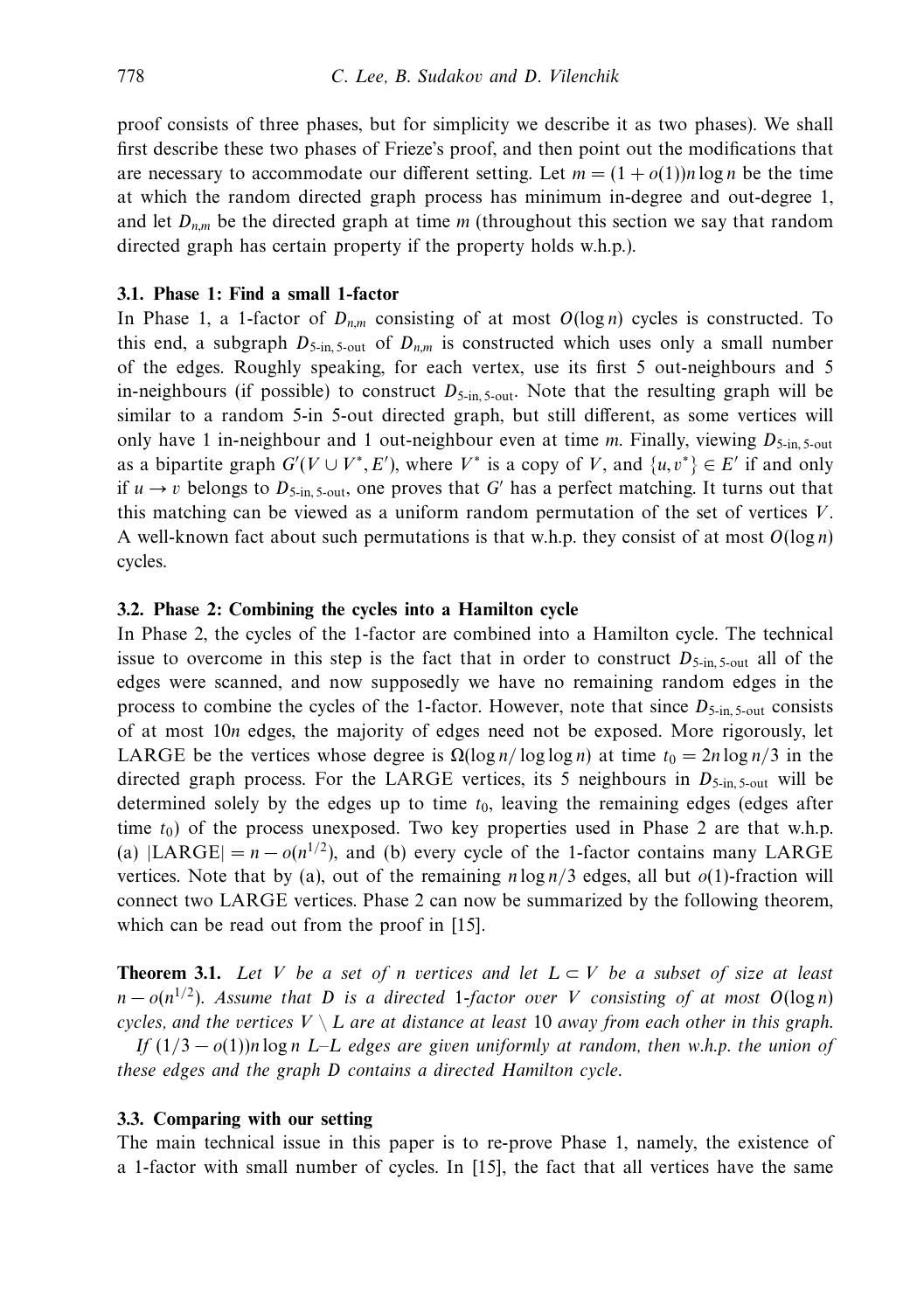degree distribution in  $D_{5\text{-in}}$ ,  $_{5\text{-out}}$ , led to an argument showing the existence of a matching that translates into a uniform random permutation. Our case is different because of the orientation rule. We have different types of vertices, each being oriented in a different way, breaking the nice symmetry. The bulk of our technical work is spent in resolving this technical issue.

Once this is done, that is, after achieving the 1-factor, we come up with an analogue of LARGE, which we call 'saturated'. As in Phase 2 described above, we prove that w.h.p.  $(a')$  most of the vertices are saturated, and  $(b')$  every cycle in the 1-factor contains many saturated vertices. However, the naive approach results in a situation where one cannot apply Theorem 3.1  $((a')$  and  $(b')$  are quantitatively weaker than  $(a)$  and  $(b)$ ). Thus we develop the argument of 'compressing' vertices of a given cycle. This idea allows us to get rid of all the non-saturated vertices, leading to another graph which only has saturated vertices. Details will be given in Section 5.2. Once we apply the compression argument, we can use Theorem 3.1 to finish the proof. Let us mention that the compression argument can be applied after Phase 1 in [15] as well to simplify the proof.

# **4. A typical random process**

The following well-known concentration result (see, e.g.,  $[1,$  Corollary A.1.14]) will be used several times in the proof. We denote by  $\text{Bi}(n, p)$  the binomial random variable with parameters *n* and *p*.

**Theorem 4.1 (Chernoff's inequality).** If  $X \sim \text{Bi}(n, p)$  and  $\varepsilon > 0$ , then

 $\mathbb{P}\big(|X-\mathbb{E}[X]| \geqslant \varepsilon \mathbb{E}[X]\big) \leqslant e^{-\Omega_{\varepsilon}(\mathbb{E}[X])}.$ 

#### **4.1. Classifying vertices**

To analyse the algorithm it will be convenient to work with three sets of vertices. The first is the set of saturated vertices at Step I. Throughout we will use *A* to denote this set. Let us now consider the non-saturated vertices  $B = V \setminus A$ . Here we distinguish between two types. We say that  $v \in B$  blossoms if there are at least 12 edges of the form  $\{v, A\}$ in Step II (by  $A$  we mean an arbitrary vertex from  $A$ ), and let  $B_1$  be the collection of vertices which blossom. All the remaining vertices are restricted, and are denoted by *B*2. Thus every vertex is either saturated  $(A)$ , blossoms  $(B_1)$ , or restricted  $(B_2)$ .

Furthermore, the set of restricted vertices has two important subclasses which are determined by the first vertex degree  $d_1(v)$ , second vertex degree  $d_2(v)$ , and  $A-B$  degree  $d_{AB}(v)$  defined in the previous section. We say that a restricted vertex *v* partially blossoms if the sum of its first vertex degree, second vertex degree, and *A*–*B* degree is at least 2. Note that since we stopped the process when the graph has minimum degree 2, every vertex *v* has degree at least 2. Thus, if the above mentioned sum is at most 1, then *v* has either a neglected edge or a *B*–*B* edge connected to it. A useful fact that we prove in Lemma 4.5 says that w.h.p. all such vertices *v* have one  $A-B$  edge (thus  $d_{AB}(v) = 1$ ), and at least one neglected edge. Thus, a restricted vertex  $v$  that is not partially blossomed, and has one *A*–*B* edge and at least one neglected edge, is called a bud.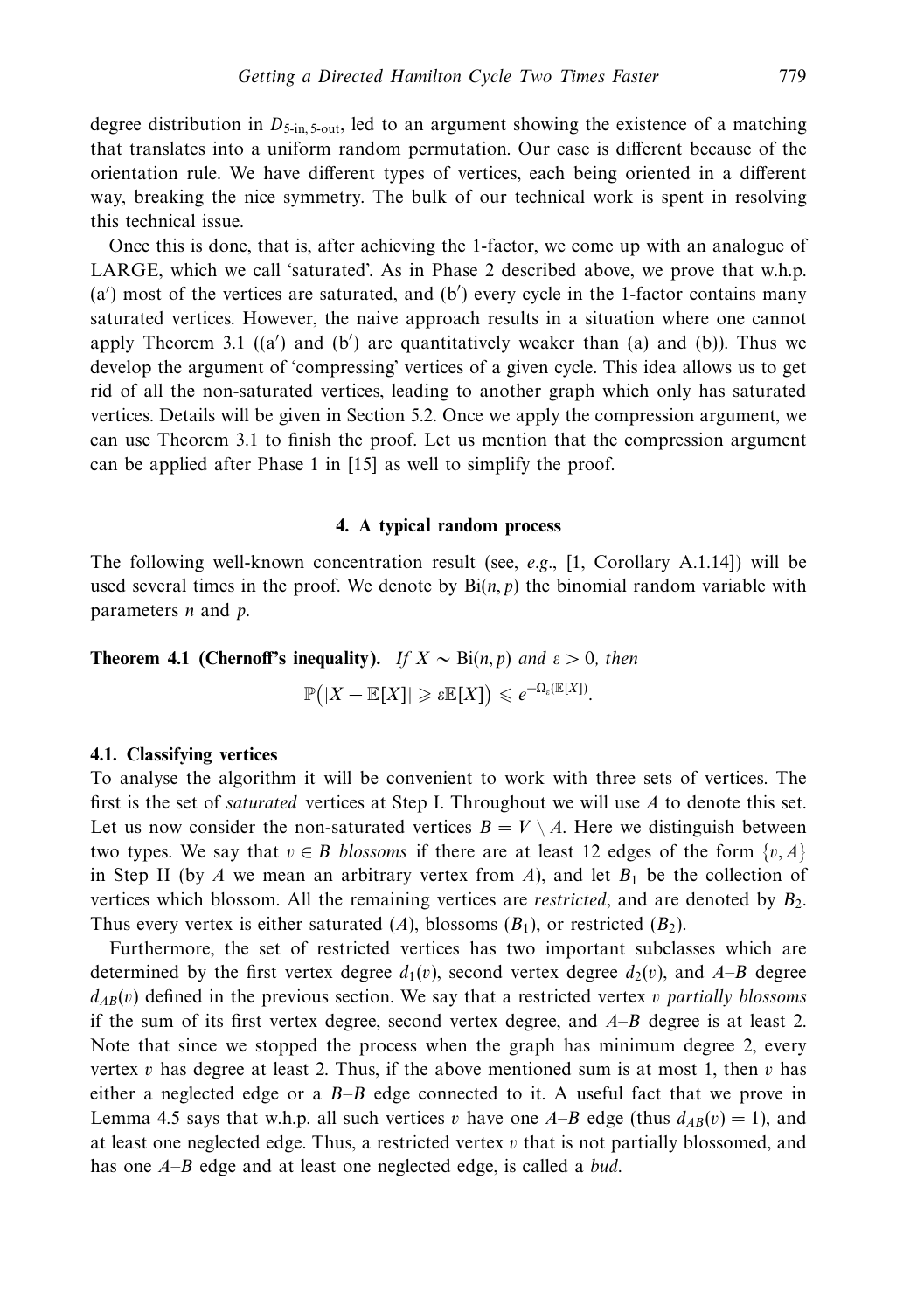#### **4.2. Properties of a typical random process**

In this section we list several properties that hold w.h.p. for random edge processes. We will call an edge process *typical* if the properties indeed hold. Let

$$
m_1 = \frac{1}{2}n \log n + \frac{1}{2}n \log \log n - n \log \log \log n,
$$
  

$$
m_2 = \frac{1}{2}n \log n + \frac{1}{2}n \log \log n + n \log \log \log n.
$$

Note that for a fixed vertex *v*, the probability of an edge being incident to *v* is  $\frac{2n-1}{n^2} = \frac{2}{n} - \frac{1}{n^2}$ (this is because, in our process, each edge is given by an ordered pair of vertices). However, as it turns out, the  $\frac{1}{n^2}$  term is always negligible for our purpose, so we will use the probability  $\frac{2}{n}$  for this event, and remind the reader that the term  $\frac{1}{n^2}$  is omitted. Recall that the stopping time *m*<sup>∗</sup> is the time at which the last vertex of degree one becomes a degree two vertex and the process stops.

**Claim 4.2.** Let *m*<sup>∗</sup> be the stopping time of the random process. Then w.h.p.

$$
m_1\leqslant m_*\leqslant m_2.
$$

**Proof.** For a fixed vertex *v*, the probability of an edge being incident to *v* is about  $\frac{2}{n}$ . Hence the probability of  $v$  having degree at most 1 at time  $m_2$  is

$$
\left(1-\frac{2}{n}\right)^{m_2} + {m_2 \choose 1} \frac{2}{n} \cdot \left(1-\frac{2}{n}\right)^{m_2-1} \leqslant 3 \log n \cdot e^{-\log n - \log \log n - 2 \log \log \log n}
$$

$$
= O\left(\frac{1}{n(\log \log n)^2}\right).
$$

Thus, by Markov's inequality, w.h.p. there is no vertex of degree at most 1 after  $m_2$  edges. This shows that  $m_* \leq m_2$ . Similarly, the expected number of vertices having degree at most 1 after seeing  $m_1$  edges is  $\Omega((\log \log n)^2)$ , and by computing the second moment of the number of vertices having degree at most 1, we can show that after  $m_1$  edges w.h.p. at least one such vertex exists. This shows that  $m_* \geq m_1$ . The rest of the details are fairly standard, and are omitted.  $\Box$ 

Next we are going to list some properties of the different types of vertices.

**Claim 4.3.** The number of saturated vertices satisfies w.h.p.

$$
|A| \geqslant n \bigg(1 - \frac{(\log \log n)^{12}}{\log^2 n}\bigg).
$$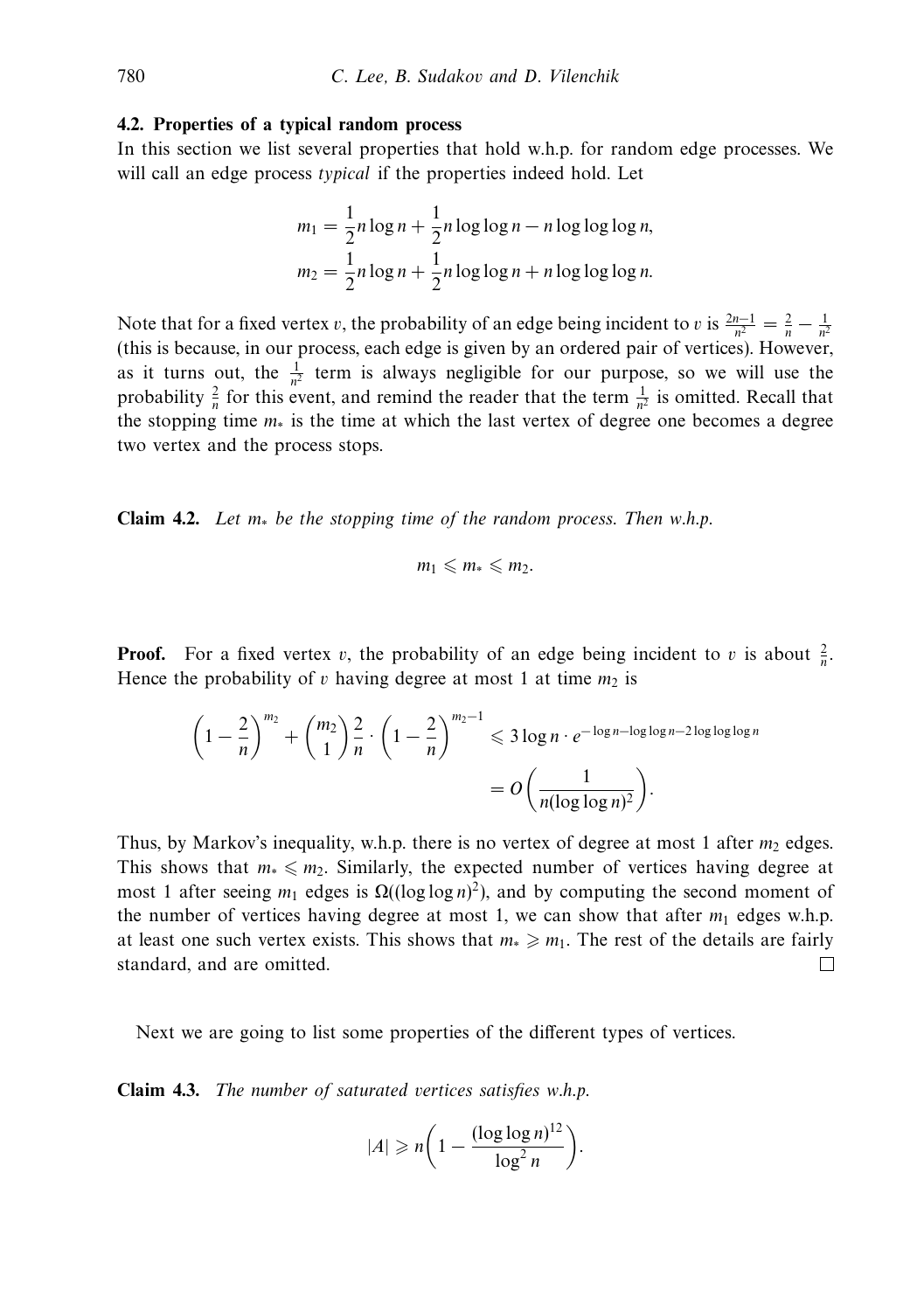**Proof.** For a fixed vertex  $v$ , the probability of  $v$  occurring as the first vertex of an edge is (exactly)  $\frac{1}{n}$ , and thus the probability of *v* ending up non-saturated at Step I is at most

$$
\sum_{k=0}^{11} {2n \log \log n \choose k} \left(\frac{1}{n}\right)^k \cdot \left(1 - \frac{1}{n}\right)^{2n \log \log n - k} \le \sum_{k=0}^{11} (2 \log \log n)^k \frac{1}{\log^2 n}
$$

$$
= O\left(\frac{(\log \log n)^{11}}{\log^2 n}\right).
$$
follows from Markov's inequality.

The claim follows from Markov's inequality.

Our next goal is to prove that the restricted vertices consist only of partially blossomed and bud vertices. For that we need the following auxiliary lemma.

**Claim 4.4.** Let  $E_{BB}$  be the collection of all *B–B* edges (in Step II). The graph  $G_{m} \setminus E_{BB}$ has w.h.p. minimum degree 2.

**Proof.** If the graph  $G_{m*} \nightharpoonup E_{BB}$  has minimum degree less than 2 for some edge process **e**, then there exists a vertex *v* which gets at most one edge other than a *B*–*B* edge, and at least one *B*–*B* edge. By Claim 4.2, it suffices to prove that the graph w.h.p. does not contain a vertex which has at most one edge other than a  $B-B$  edge at time  $m_1$ , and at least one *B–B* edge at time  $m_2$ . Let  $A_v$  be the event that v is such a vertex. Let BS be the event that

$$
|B| \leqslant \frac{(\log \log n)^{12}}{\log^2 n} n \quad (B \text{ is small}),
$$

and note that  $\mathbb{P}(BS) = 1 - o(1)$  by Claim 4.3. Then we have

$$
\mathbb{P}(G_{m_*} \setminus E_{BB} \text{ has minimum degree less than } 2) = \mathbb{P}\left(\bigcup_{v \in V} \mathcal{A}_v\right) \leq n \cdot \mathbb{P}(\mathcal{A}_v \cap \mathcal{BS}) + o(1).
$$
\n(4.1)

The event  $A_v$  is equivalent to the vertex *v* receiving *k*  $B$ –*B* edges, for some  $k > 0$ , and at most one edge other than a *B*–*B* edge at appropriate times. This event is contained in the event  $C_v \cap \mathcal{D}_{v,k}$ , where  $C_v$  is the event '*v* appears at most once in Step I', and  $\mathcal{D}_{v,k}$  is the event  $d_{AB}(v) \leq 1$  by time  $m_1$  and  $v$  receives  $k$  B–B edges by time  $m_2$ '. Therefore our next goal is to bound

$$
\mathbb{P}(\mathcal{C}_v \cap \mathcal{D}_{v,k} \cap \mathcal{BS}) = \mathbb{P}(\mathcal{C}_v \cap \mathcal{BS}) \cdot \mathbb{P}(\mathcal{D}_{v,k}|\mathcal{C}_v \cap \mathcal{BS}) \leq \mathbb{P}(\mathcal{C}_v) \cdot \mathbb{P}(\mathcal{D}_{v,k}|\mathcal{C}_v \cap \mathcal{BS}).
$$
 (4.2)

We can bound the probability of the event  $\mathcal{C}_v$  by

$$
\left(1 - \frac{2}{n}\right)^{2n \log \log n} + {2n \log \log n \choose 1} \left(\frac{2}{n}\right) \cdot \left(1 - \frac{2}{n}\right)^{2n \log \log n - 1} = O\left(\frac{\log \log n}{\log^4 n}\right). \tag{4.3}
$$

To bound the event  $\mathcal{D}_{v,k}$  which is  $d_{AB}(v) \leq 1$  at time  $m_1$  and  $v$  receives  $k$   $B-B$  edges by time  $m_2$ <sup>'</sup>, note that  $C_v$  and BS are events which depend only on the first 2 log log *n* edges (Step I edges). Therefore conditioning on this event does not affect the distribution of edges in Step II (each edge is chosen uniformly at random among all possible  $n^2$  pairs).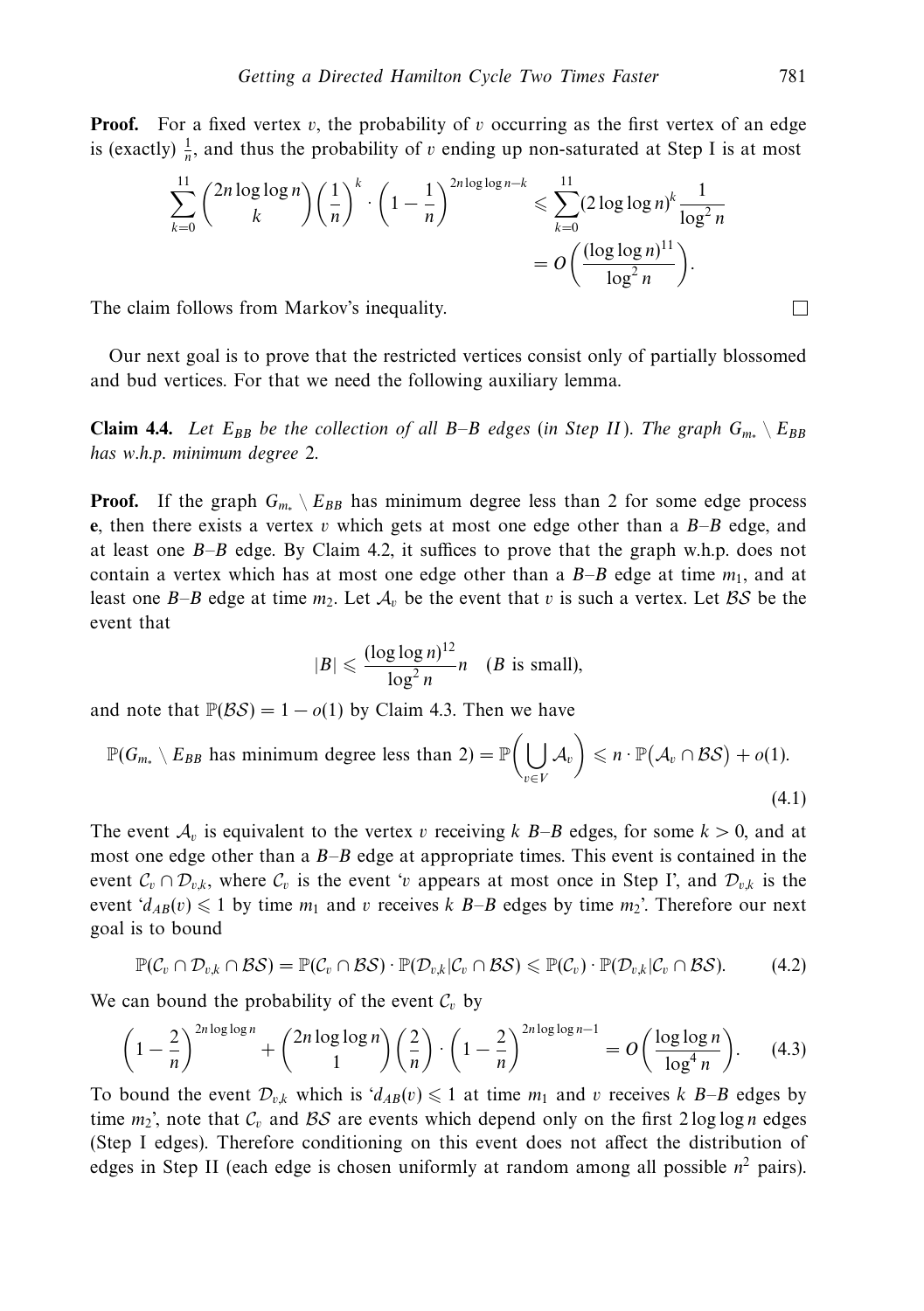We only consider the case  $d_{AB}(v) = 1$  (the case  $d_{AB}(v) = 0$  can be handled similarly, and turns out to be dominated by the case  $d_{AB}(v) = 1$ ). Thus, to bound the probability, we choose  $k + 1$  edges among the  $m_2 - 2n \log \log n$  edges, let one of them be an  $A - B$  edge, and let *k* of them be *B*–*B* edges incident to *v*. Moreover, since  $d_{AB}(v) \leq 1$  at time  $m_1$ , we know that at least  $m_1 - 2n \log \log n - k - 1$  edges are not incident to *v*. Thus,

$$
\mathbb{P}(\mathcal{D}_{v,k} | C_v \cap \mathcal{BS}) \leq \binom{m_2-2n\log\log n}{k+1} \left(\frac{2}{n}\right)^{k+1} \binom{k+1}{1} \frac{|A|}{n} \left(\frac{|B|}{n}\right)^k \left(1-\frac{2}{n}\right)^{m_1-2n\log\log n-k-1}.
$$

By using the inequalities  $1 - x \le e^{-x}$ ,  $|A| \le n$ , and  $\binom{m_2-2n\log\log n}{k+1} \le m_2^{k+1}$ , the probability above is bounded by

$$
(k+1)m_2^{k+1} \left(\frac{2}{n}\right)^{k+1} \left(\frac{|B|}{n}\right)^k \exp\left(-\frac{2}{n}(m_1 - 2n\log\log n - k - 1)\right).
$$
 (4.4)

Therefore, by (4.2), (4.3), and (4.4),

$$
\mathbb{P}(\mathcal{C}_v \cap \mathcal{D}_{v,k} \cap \mathcal{BS})
$$

$$
\leqslant O\bigg(\frac{\log\log n}{\log^4 n}\bigg)(k+1)m_2^{k+1}\bigg(\frac{2}{n}\bigg)^{k+1}\bigg(\frac{|B|}{n}\bigg)^k\exp\bigg(-\frac{2}{n}(m_1-2n\log\log n-k-1)\bigg).
$$

Plugging the bound  $|B| \le \frac{n \log \log^{12} n}{\log^2 n}$  and  $m_2 \le n \log n$  in the latter, we obtain

$$
O(k)\left(\frac{\log\log n}{\log^3 n}\right)\left(\frac{2(\log\log n)^{12}}{\log n}\right)^k \exp\left(-\frac{2}{n}(m_1-2n\log\log n-k-1)\right).
$$

By the definition  $m_1 = \frac{1}{2}n \log n + \frac{1}{2}n \log \log n - n \log \log \log n$ , this simplifies further to

$$
O(k)\bigg(\frac{(\log\log n)^3}{n}\bigg)\bigg(\frac{2e^{2/n}(\log\log n)^{12}}{\log n}\bigg)^k.
$$

Summing over all possible values of *k*,

$$
\sum_{k=1}^{\infty} \mathbb{P}(\mathcal{C}_v \cap \mathcal{D}_{v,k} \cap \mathcal{BS}) \leqslant \sum_{k=1}^{\infty} \frac{O(k)(\log \log n)^3}{n} \left(\frac{4(\log \log n)^{12}}{\log n}\right)^k = o(n^{-1}).
$$

Going back to (4.1), we get that

 $\mathbb{P}(G_{m_*} \setminus E_{BB} \text{ has minimum degree less than } 2) = n \cdot o(n^{-1}) + o(1) = o(1)$ .

Note that, as mentioned at the beginning of this section, we used  $\frac{2}{n}$  to estimate the probability of an edge being incident to a fixed vertex. This probability is in fact  $\frac{2}{n} - \frac{1}{n^2}$ , but the term  $\frac{1}{n^2}$  will only affect the lower-order estimates.

# **Claim 4.5.** Every restricted vertex is w.h.p. either partially blossomed or a bud.

**Proof.** Assume there exists a restricted vertex *v* which is not partially blossomed or a bud. Then, by definition, the sum  $d_1(v) + d_2(v) + d_{AB}(v) \leq 1$ . The possible values of the degrees  $(d_1(v), d_2(v), d_{AB}(v))$  are  $(1, 0, 0), (0, 1, 0), (0, 0, 1),$  or  $(0, 0, 0)$ . Vertices which correspond to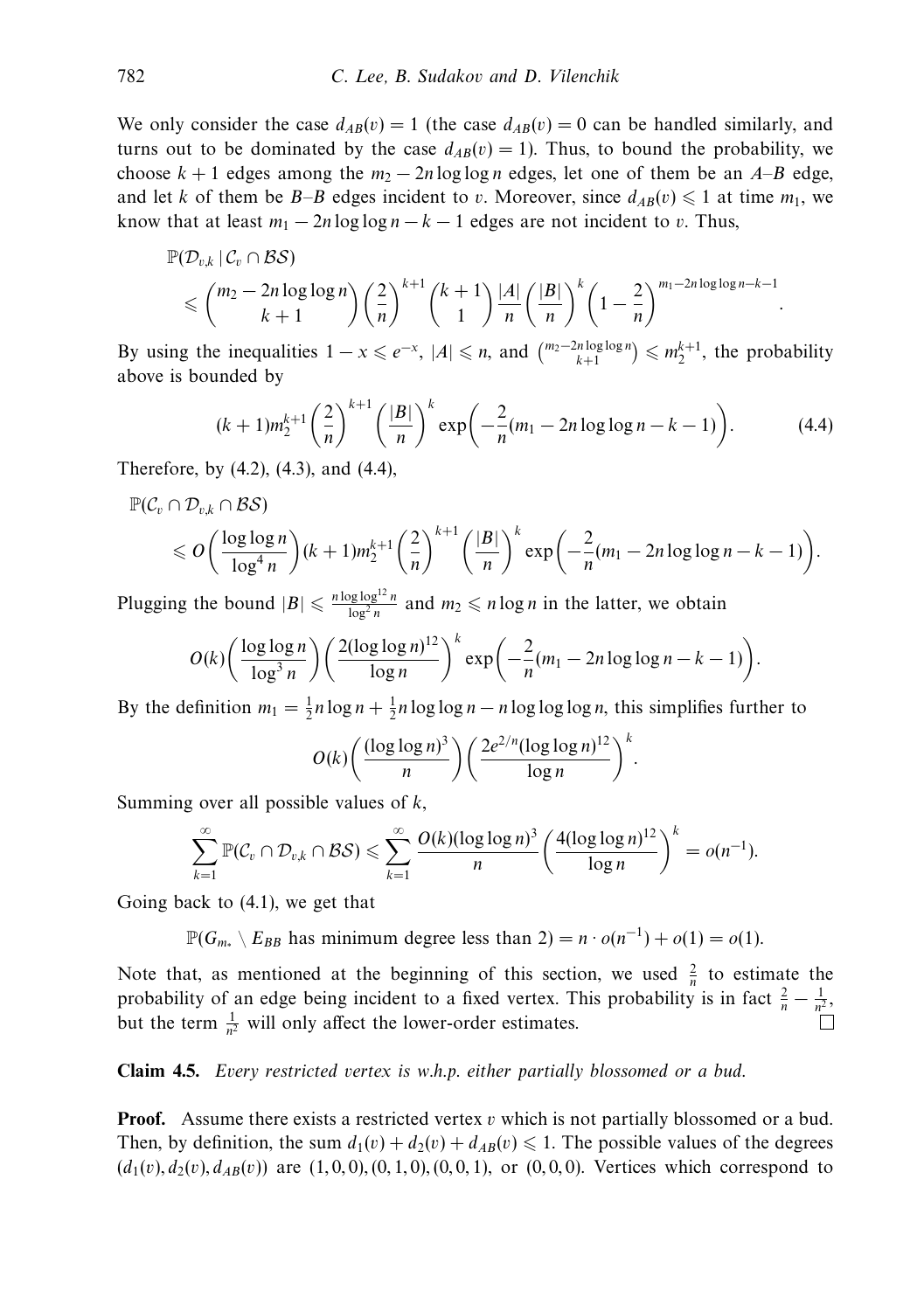$(0, 0, 1)$  will all be bud vertices w.h.p. by Claim 4.4. It suffices to show then that w.h.p. there do not exist vertices corresponding to  $(1, 0, 0), (0, 1, 0)$ , or  $(0, 0, 0)$ . Let *T* be the collection of vertices which have  $d_1(v) + d_2(v) \leq 1$  and  $d_{AB}(v) = 0$  at time  $m_1$ . By Claim 4.2 it suffices to prove that  $T$  is empty. Let  $BS$  be the event

$$
|B| \leqslant \frac{(\log\log n)^{12}}{\log^2 n} n,
$$

and note that by Claim 4.3,  $\mathbb{P}(\mathcal{BS})=1 - o(1)$ . The event  $\{T \neq \emptyset\}$  is the same as  $\bigcup_{v \in V} \{v \in V\}$ *T*}, and thus by the union bound

$$
\mathbb{P}(T \neq \emptyset) \leqslant o(1) + \sum_{v \in V} \mathbb{P}(\{v \in T\} \cap \mathcal{BS})
$$
  
=  $o(1) + \sum_{v \in V} \mathbb{P}(\{d_1(v) + d_2(v) \leqslant 1\} \cap \{d_{AB}(v) = 0\} \cap \mathcal{BS}).$ 

By Bayes' equation, the second term of the right-hand side splits into

$$
\sum_{v \in V} \mathbb{P}\big(\{d_1(v) + d_2(v) \leq 1\} \cap \mathcal{BS}\big) \cdot \mathbb{P}\big(d_{AB}(v) = 0 \mid \{d_1(v) + d_2(v) \leq 1\} \cap \mathcal{BS}\big)
$$
  

$$
\leq \sum_{v \in V} \mathbb{P}\big(d_1(v) + d_2(v) \leq 1\big) \cdot \mathbb{P}\big(d_{AB}(v) = 0 \mid \{d_1(v) + d_2(v) \leq 1\} \cap \mathcal{BS}\big).
$$
 (4.5)

The probability  $\mathbb{P}(d_1(v) + d_2(v) \leq 1)$  can be bounded by  $\mathbb{P}(\lbrace d_1(v) \leq 1 \rbrace \cap \lbrace d_2(v) \leq 1 \rbrace)$ , which satisfies

$$
\mathbb{P}(\{d_1(v) \leq 1\} \cap \{d_2(v) \leq 1\}) = \mathbb{P}(d_1(v) \leq 1) \cdot \mathbb{P}(d_2(v) \leq 1 \mid d_1(v) \leq 1).
$$

The term  $\mathbb{P}(d_1(v) \leq 1)$  can be easily calculated by

$$
\left(1-\frac{1}{n}\right)^{2n\log\log n}+\binom{2n\log\log n}{1}\left(\frac{1}{n}\right)\cdot\left(1-\frac{1}{n}\right)^{2n\log\log n-1}=O\left(\frac{\log\log n}{\log^2 n}\right).
$$

To estimate  $\mathbb{P}(d_2(v) \leq 1 \mid d_1(v) \leq 1)$ , expose the edges of Step I as follows. First expose all the first vertices. Then expose the second vertices whose first vertex is saturated  $(d_2(v))$  is now determined for every  $v \in V$ ). The number of second vertex spots that are considered is at least  $2n \log \log n - 12n$ , and thus  $\mathbb{P}(d_2(v) \leq 1 | d_1(v) \leq 1)$  is at most

$$
\left(1-\frac{1}{n}\right)^{2n\log\log n-12n}+\binom{2n\log\log n}{1}\left(\frac{1}{n}\right)\cdot\left(1-\frac{1}{n}\right)^{2n\log\log n-12n-1}=O\left(\frac{\log\log n}{\log^2 n}\right).
$$

Thus, as a crude bound we have

$$
\mathbb{P}(d_1(v)+d_2(v)\leq 1)\leq \mathbb{P}(d_1(v)\leq 1)\cdot \mathbb{P}(d_2(v)\leq 1\,|\,d_1(v)\leq 1)=O\bigg(\frac{(\log\log n)^2}{\log^4 n}\bigg).
$$

Since  $d_1(v) + d_2(v) \leq 1$  implies that  $v \in B$ , and  $d_{AB}(v)$  depends only on the Step II edges (which are independent from  $d_1(v)$ ,  $d_2(v)$ , and BS), the second term of the right-hand side of equation (4.5), the probability  $\mathbb{P}(d_{AB}(v) = 0 | \{d_1(v) + d_2(v) \leq 1\} \cap \mathcal{BS})$  can be bounded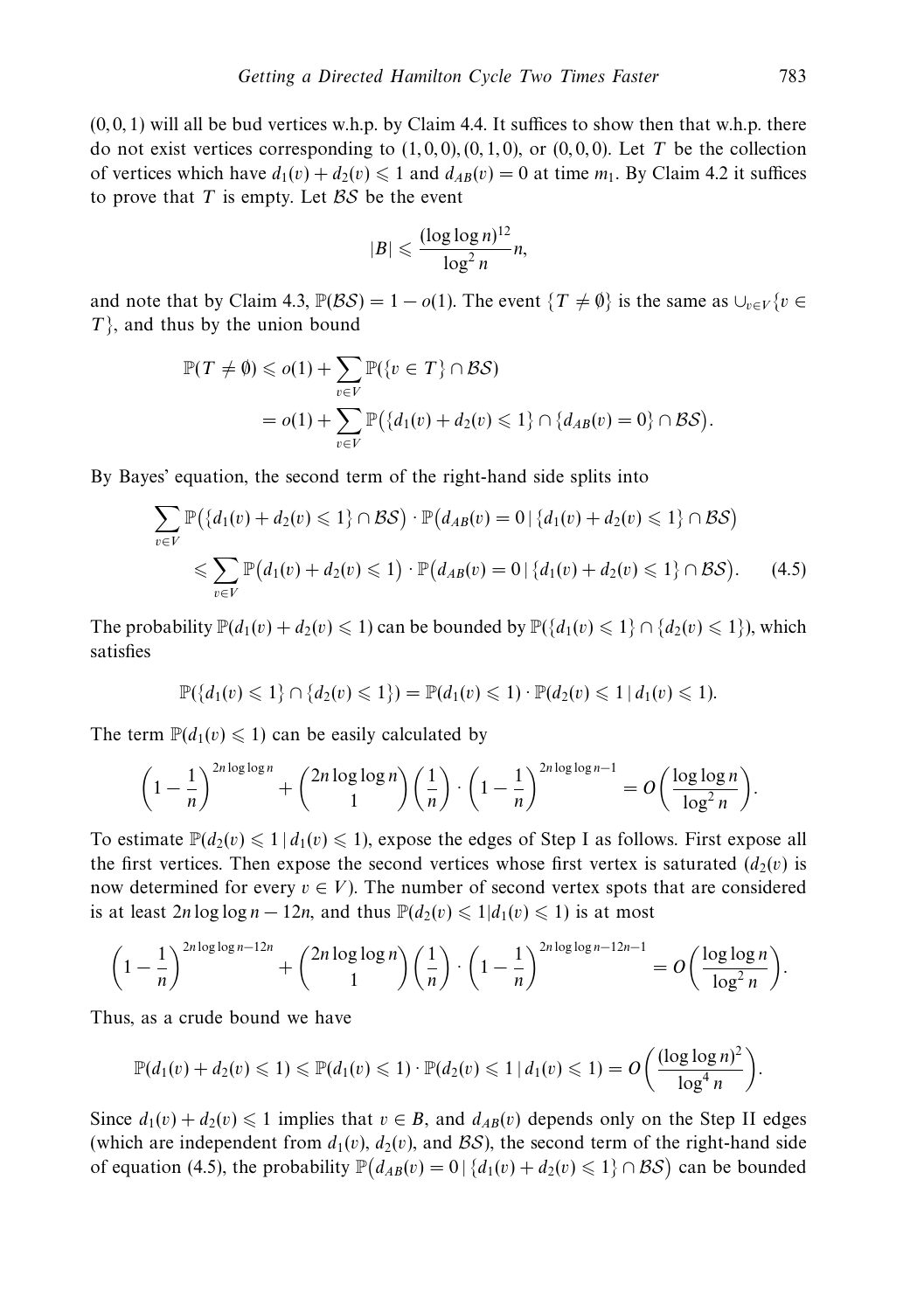by

$$
\left(1 - 2\frac{1}{n}\frac{|A|}{n}\right)^{m_1 - 2n\log\log n} \le \exp\left(-2(m_1 - 2n\log\log n)|A|/n^2\right)
$$
  
\n
$$
\le \exp\left(-(\log n - 3\log\log n - 2\log\log\log n)\left(1 - \frac{(\log\log n)^{12}}{\log^2 n}\right)\right)
$$
  
\n
$$
\le \exp\left(-\log n + 3\log\log n + 2\log\log\log n + o(1)\right) = O\left(\frac{(\log n)^3(\log\log n)^2}{n}\right).
$$

Therefore in (4.5),

$$
\mathbb{P}(T \neq \emptyset) \leqslant o(1) + \sum_{v \in V} O\left(\frac{(\log \log n)^2}{\log^4 n}\right) O\left(\frac{(\log n)^3 (\log \log n)^2}{n}\right)
$$

$$
= o(1) + O\left(\frac{(\log \log n)^4}{\log n}\right) = o(1). \qquad \Box
$$

**Claim 4.6.** The following properties hold w.h.p. for restricted vertices:

(i) there are at most  $\log^{13} n$  such vertices,

(ii) every two such vertices are at distance at least 3 in *Gm*<sup>∗</sup> from each other.

**Proof.** Since being a restricted vertex is a monotone decreasing property, by Claim 4.2 it suffices to prove (i) at time  $m_1$ . Recall that  $B_2$  is the collection of restricted vertices (a vertex is restricted if it is not saturated or blossomed).

First, condition on the whole outcome of Step I edges (first 2*n* log log *n* edges) and the event that

$$
|B| \leqslant \frac{(\log \log n)^{12}}{\log^2 n} n.
$$

Then the set *B* is determined, and for a vertex  $v \in B$  we can bound the probability of the event  $v \in B_2$  as follows:

$$
\mathbb{P}(v \in B_2) \leq \sum_{\ell=0}^{11} {m_2 \choose \ell} \left(\frac{2}{n}\right)^{\ell} \left(1 - \frac{2|A|}{n^2}\right)^{m_1 - 2n \log \log n - \ell}.
$$
 (4.6)

Use the inequalities  $m_1 = \frac{1}{2}n \log n + \frac{1}{2}n \log \log n - \log \log \log n \le n \log n$ ,  $m_2 \le n \log n$ ,  $1$  $x \le e^{-x}$ , and

$$
|A| = n - |B| \ge n \left( 1 - \frac{(\log \log n)^{12}}{\log^2 n} \right)
$$

to bound the above by

$$
\sum_{l=0}^{11} (2\log n)^{\ell} \exp \biggl(-\biggl(\log n - 3\log\log n - 2\log\log\log n - \frac{2\ell}{n}\biggr)\biggl(1 - \frac{(\log\log n)^{12}}{\log^2 n}\biggr)\biggr).
$$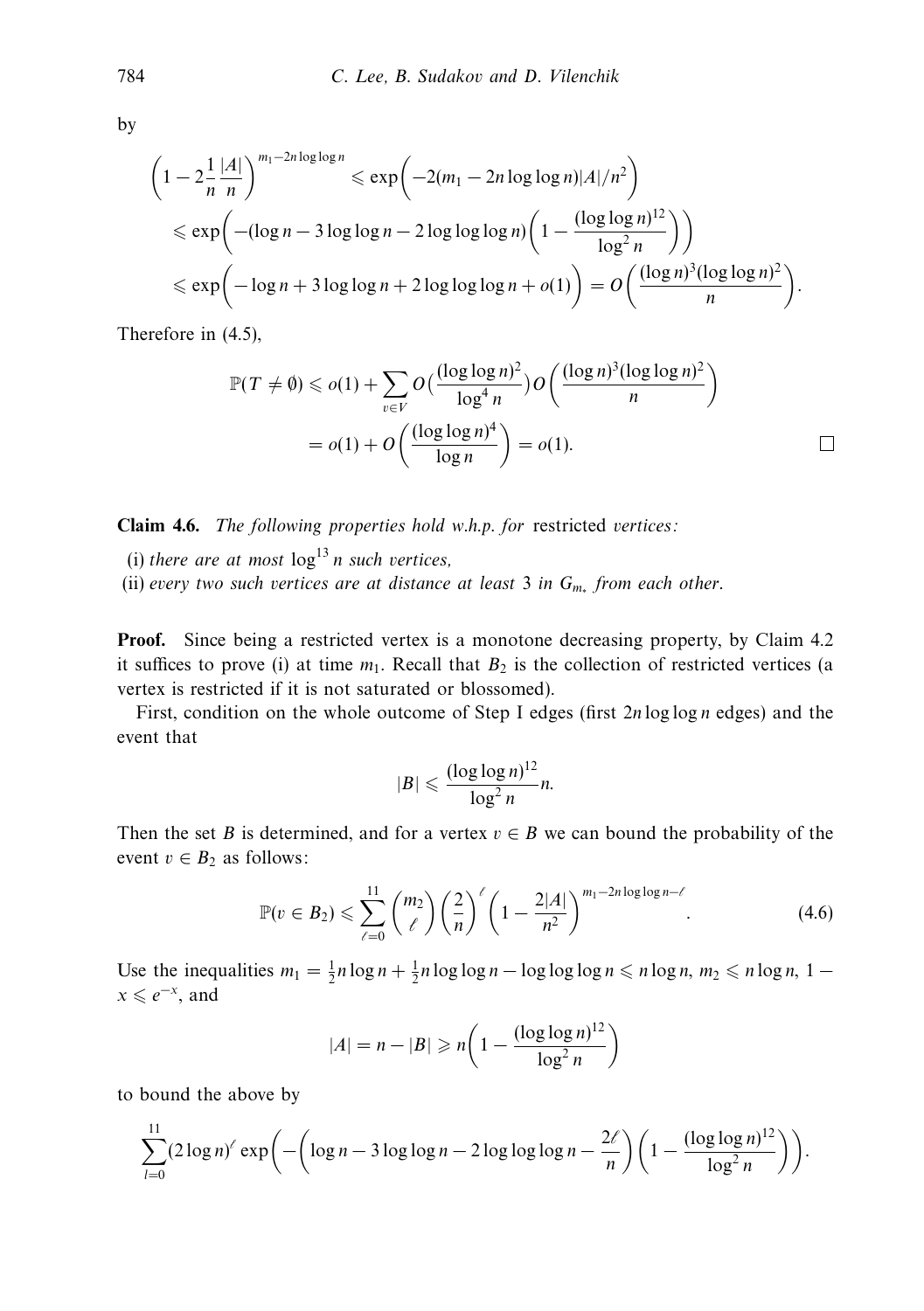The sum is dominated by  $\ell = 11$ , and this gives

$$
O\left(\log^{11} n\right) \exp\left(-\log n + 3\log\log n + 2\log\log\log n + o(1)\right) \leqslant O\left(\frac{(\log\log n)^2 \log^{14} n}{n}\right).
$$

Thus the expected size of  $B_2$  given the Step I edges is

$$
\mathbb{E}[|B_2| \,|\, \text{Step I edges}] \leqslant |B| \cdot O\left(\frac{(\log \log n)^2 \log^{14} n}{n}\right) \leqslant O((\log \log n)^{14} \log^{12} n).
$$

Since the assumptions on *A* and *B* hold w.h.p. by Claim 4.3, we can use Markov's inequality to conclude that w.h.p. there are at most  $log^{13} n$  vertices in  $B_2$ . Let us now prove (ii).

For three distinct vertices  $v_1, v_2$  and *w* in *V*, let  $\mathcal{A}(v_1, v_2, w)$  be the event that *w* is a common neighbour of  $v_1$  and  $v_2$ . The probability of there being edges  $(v_1, w)$  (or  $(w, v_1)$ ) and  $(v_2, w)$  (or  $(w, v_2)$ ) and  $v_1, v_2 \in B_2$  can be bounded by first choosing two time slots where  $(v_1, w)$  (or  $(w, v_1)$ ) and  $(v_2, w)$  (or  $(w, v_2)$ ) will be placed, and then filling in the remaining edges so that  $v_1, v_2 \in B_2$ . We will only bound the event of there being edges  $(v_1, w)$  and  $(w, v_2)$  in the edge process (other cases can be handled in a similar manner). The probability we would like to bound is

$$
\mathbb{P}(\exists v_1, v_2, w, \exists 1 \leq t_1, t_2 \leq m_2, e_{t_1} = (v_1, w), e_{t_2} = (w, v_2), v_1, v_2 \in B_2).
$$

By the union bound this probability is at most

$$
\sum_{v_1, v_2, w \in V} \sum_{t_1, t_2 = 1}^{m_2} \mathbb{P}(e_{t_1} = (v_1, w), e_{t_2} = (w, v_2), v_1, v_2 \in B_2)
$$
\n
$$
= \sum_{v_1, v_2, w \in V} \sum_{t_1, t_2 = 1}^{m_2} \mathbb{P}(e_{t_1} = (v_1, w), e_{t_2} = (w, v_2)) \mathbb{P}(v_1, v_2 \in B_2 | e_{t_1} = (v_1, w), e_{t_2} = (w, v_2))
$$
\n
$$
\leq \frac{1}{n} \sum_{t_1, t_2 = 1}^{m_2} \mathbb{P}(v_1, v_2 \in B_2 | e_{t_1} = (v_1, w), e_{t_2} = (w, v_2)).
$$
\n(4.8)

To simplify the notation we abbreviate

$$
\mathbb{P}(v_1, v_2 \in B_2 | e_{t_1} = (v_1, w), e_{t_2} = (w, v_2))
$$

by

$$
\mathbb{P}(v_1,v_2 \in B_2|e_{t_1},e_{t_2}).
$$

By using the independence of Step I and Step II edges, we have

$$
\mathbb{P}(v_1,v_2 \in B_2|e_{t_1},e_{t_2}) = \mathbb{P}(v_1,v_2 \in B|e_{t_1},e_{t_2})\mathbb{P}(v_1,v_2 \notin B_1|v_1,v_2 \in B, e_{t_1},e_{t_2}).
$$

For fixed  $t_1$  and  $t_2$ , we can bound  $\mathbb{P}(v_1, v_2 \in B | e_t, e_t)$  by the probability of ' $v_1$  and  $v_2$ appear at most 22 times combined in Step I as a first vertex other than at time  $t_1$  and  $t_2$ ',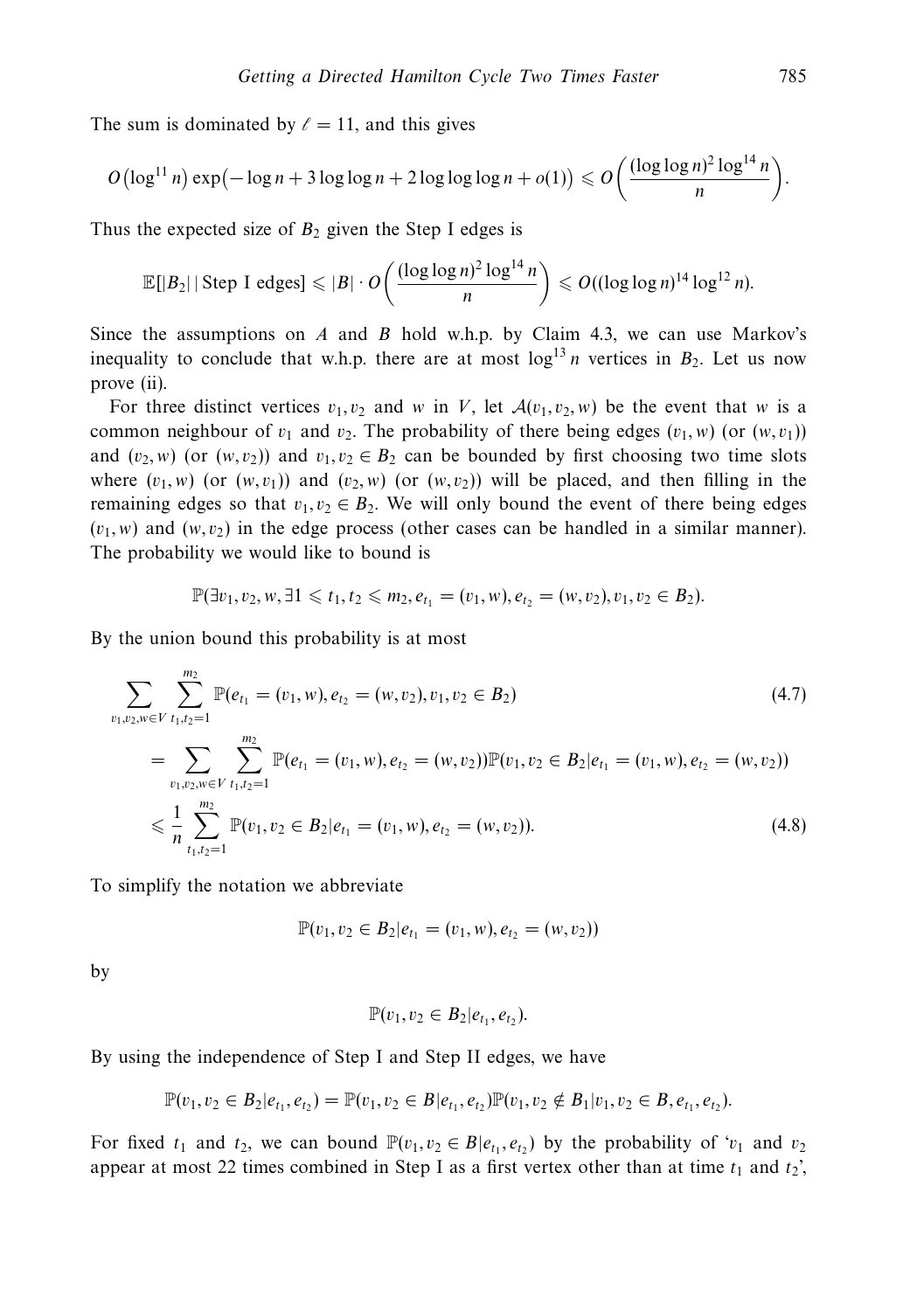whose probability can be bounded as follows, regardless of the value of  $t_1$  and  $t_2$ :

$$
\sum_{k=0}^{22} {2n \log \log n \choose k} \left(\frac{2}{n}\right)^k \cdot \left(1 - \frac{2}{n}\right)^{2n \log \log n - 2 - k} \leq \sum_{k=0}^{22} (4 \log \log n)^k \frac{O(1)}{\log^4 n} = O\left(\frac{(\log \log n)^{22}}{\log^4 n}\right).
$$

To bound  $\mathbb{P}(v_1, v_2 \notin B_1 | v_1, v_2 \in B, e_{t_1}, e_{t_2})$ , it suffices to bound  $\mathbb{P}(v_1, v_2 \notin B_1 | v_1, v_2 \in B, e_{t_1}, e_{t_2})$ BS), which can be bounded by the probability of  $v_1$  and  $v_2$  receive in total at most 22 *A*–*B* edges in Step II other than at time  $t_1$  and  $t_2$ . Regardless of the value of  $t_1$  and  $t_2$ , this satisfies the bound

$$
\sum_{\ell=0}^{22} {m_2 \choose \ell} \left(\frac{4}{n}\right)^{\ell} \left(1 - \frac{4}{n} \frac{|A|}{n}\right)^{m_1 - 2 - 2n \log \log n - i}
$$

*.*

Note that the  $\frac{4}{n}$  and  $\frac{2}{n}$  terms throughout the proof should in fact involve some terms of order  $\frac{1}{n^2}$ , but these are omitted for simplicity since they do not affect the final asymptotic outcome. By a similar calculation to (4.6), this can eventually be bounded by  $O\left(\frac{\log^{29} n}{n^2}\right)$ . Thus we have

$$
\mathbb{P}(v_1, v_2 \in B_2 | e_{t_1}, e_{t_2}) = O\bigg(\frac{\log^{26} n}{n^2}\bigg),\,
$$

which by (4.8) and  $m_2 \le n \log n$  gives

$$
\mathbb{P}(\exists v_1, v_2, w, \exists 1 \leq t_1, t_2 \leq m_2, e_{t_1} = (v_1, w), e_{t_2} = (w, v_2), v_1, v_2 \in B_2) \leqslant O\left(\frac{\log^{28} n}{n}\right).
$$

Therefore, by Markov's inequality, w.h.p. no such three vertices exist, which implies that two vertices  $v_1, v_2 \in B_2$  cannot be at distance two from each other in  $G_{m,*}$ . Similarly, we can prove that w.h.p. every two vertices  $v_1, v_2 \in B_2$  are not adjacent to each other, and hence w.h.p. every  $v_1, v_2 \in B_2$  are at a distance at least two away from each other.  $\Box$ 

## **4.3. Configuration of the edge process**

To prove that our algorithm succeeds with high probability, we first reveal some pieces of information on the edge process, which we call the 'configuration' of the process. This information will allow us to determine whether the underlying edge process is typical. Then, in the next section, using the remaining randomness, we will construct a Hamilton cycle.

At the beginning, rather than thinking of edges coming one by one, we regard our edge process  $\mathbf{e} = (e_1, e_2, \dots, e_{m*})$  as a collection of edges  $e_i$  for  $i = 1, \dots, m*$ , neither of whose end-points are known. We can decide to reveal certain information as necessary. Let us first reveal the following.

(1) For  $t \le 2n \log \log n$ , reveal the first vertex of the *t*th edge  $e_t$ . If this vertex has already appeared as the first vertex at least 12 times among the edges  $e_1, \ldots, e_{t-1}$ , then also reveal the second vertex.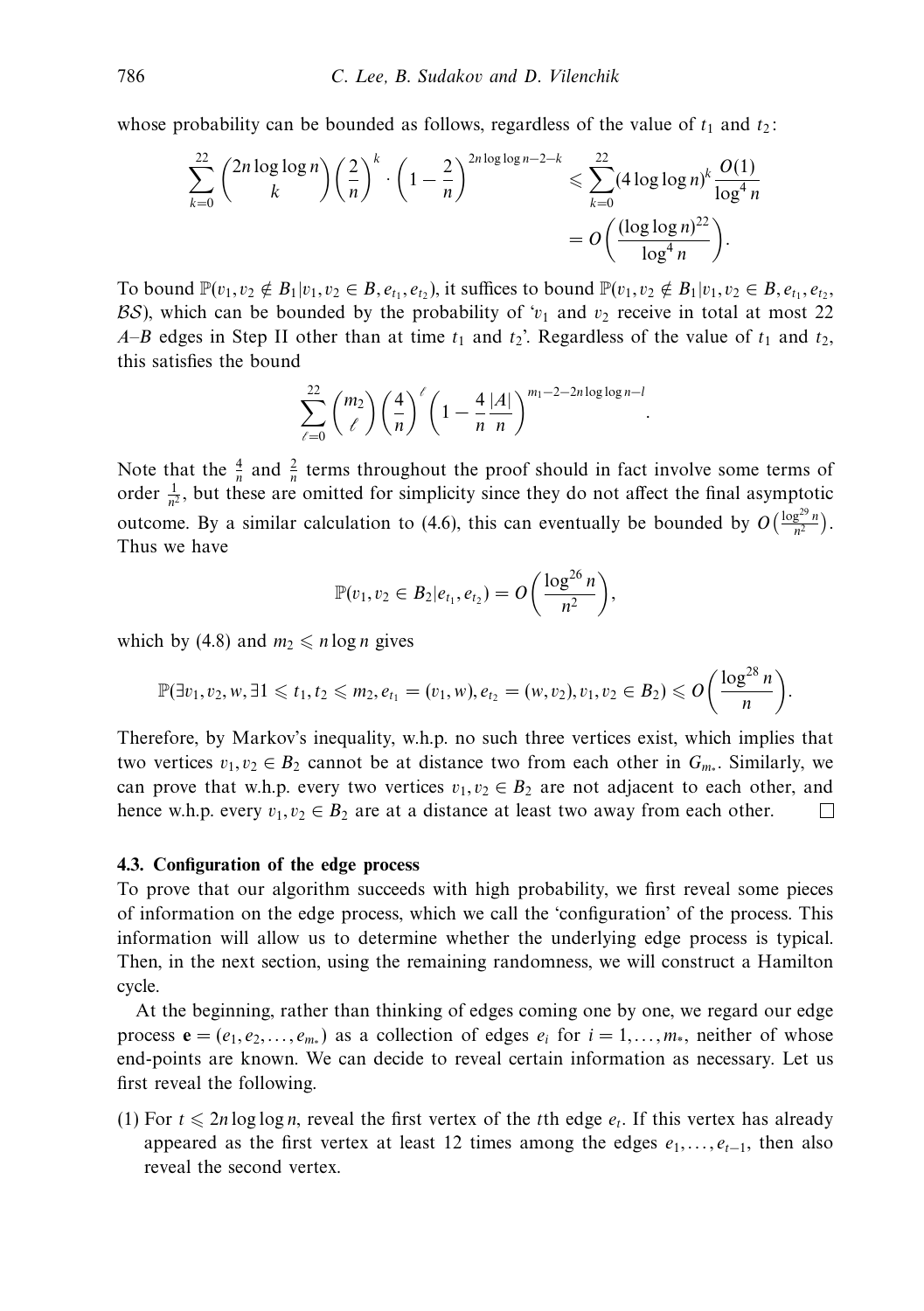Given this information, we can determine the saturated vertices, and hence we know the sets *A* and *B*. Therefore, it is possible to reveal the following information.

(2) For *t >* 2*n* log log *n*, reveal all the vertices that belong to *B*.

The information we have revealed determines the blossomed  $(B_1)$ , and restricted  $(B_2)$ vertices. Thus we can reveal the following information.

- (3) For  $t \le 2n \log \log n$ , further reveal all the non-revealed vertices that belong to  $B_2$ .
- (4) For every edge  $e_t = (v_t, w_t)$  in which we already know that either  $v_t \in B_2$  or  $w_t \in B_2$ , reveal the other vertex too.

We define the *configuration* of an edge process as the above four pieces of information.

We want to say that all the non-revealed vertices are uniformly distributed over certain sets. But in order for this to be true, we must make sure that the distribution of the non-revealed vertices is not affected by the fact that we know the value of *m*<sup>∗</sup> (some vertex has degree exactly 2 at time *m*∗, and maybe a non-revealed vertex will make this vertex have degree 2 earlier than *m*∗). This is indeed the case, since the last vertex to have degree 2 is necessarily a restricted vertex, and all the locations of the restricted vertices are revealed. Thus the non-revealed vertices cannot change the value of *m*∗. Therefore, once we condition on the configuration of an edge process, the remaining vertices are distributed in the following way.

- (a) For  $t \le 2n \log \log n$ , if the first vertex of the edge  $e_t$  has appeared at most 12 times among  $e_1, \ldots, e_{t-1}$ , then its second vertex is either a known vertex in  $B_2$  or is a random vertex in  $V \setminus B_2$ .
- (b) For  $t > 2n \log \log n$ , if both vertices of  $e_t$  are not revealed, then  $e_t$  consists of two random vertices of *A*. If only one of the vertices of  $e_t$  is not revealed, then the revealed vertex is in *B*, and the non-revealed vertex is a random vertex of *A*.

**Definition 4.7.** A configuration of an edge process is typical if it satisfies the following.

(i) The number of saturated and blossomed vertices satisfies

$$
|A| \geqslant n - \frac{(\log \log n)^{12}}{\log^2 n} n, \quad |B_1| \leqslant \frac{(\log \log n)^{12}}{\log^2 n} n,
$$

respectively.

- (ii) The number of restricted vertices satisfies  $|B_2| \leq \log^{13} n$ .
- (iii) Every vertex appears at least twice in the configuration even without considering the *B*–*B* edges.
- (iv) All the restricted vertices are either partially blossomed or buds.
- (v) In the non-directed graph induced by the edges both of whose end-points are revealed, every two restricted vertices  $v_1, v_2$  are at distance at least 3 away from each other.
- (vi) There are at least  $\frac{1}{3}n \log n$  edges  $e_t$  for  $t > 2n \log \log n$  neither of whose end-points are revealed.

# **Lemma 4.8.** The random edge process has a typical configuration w.h.p.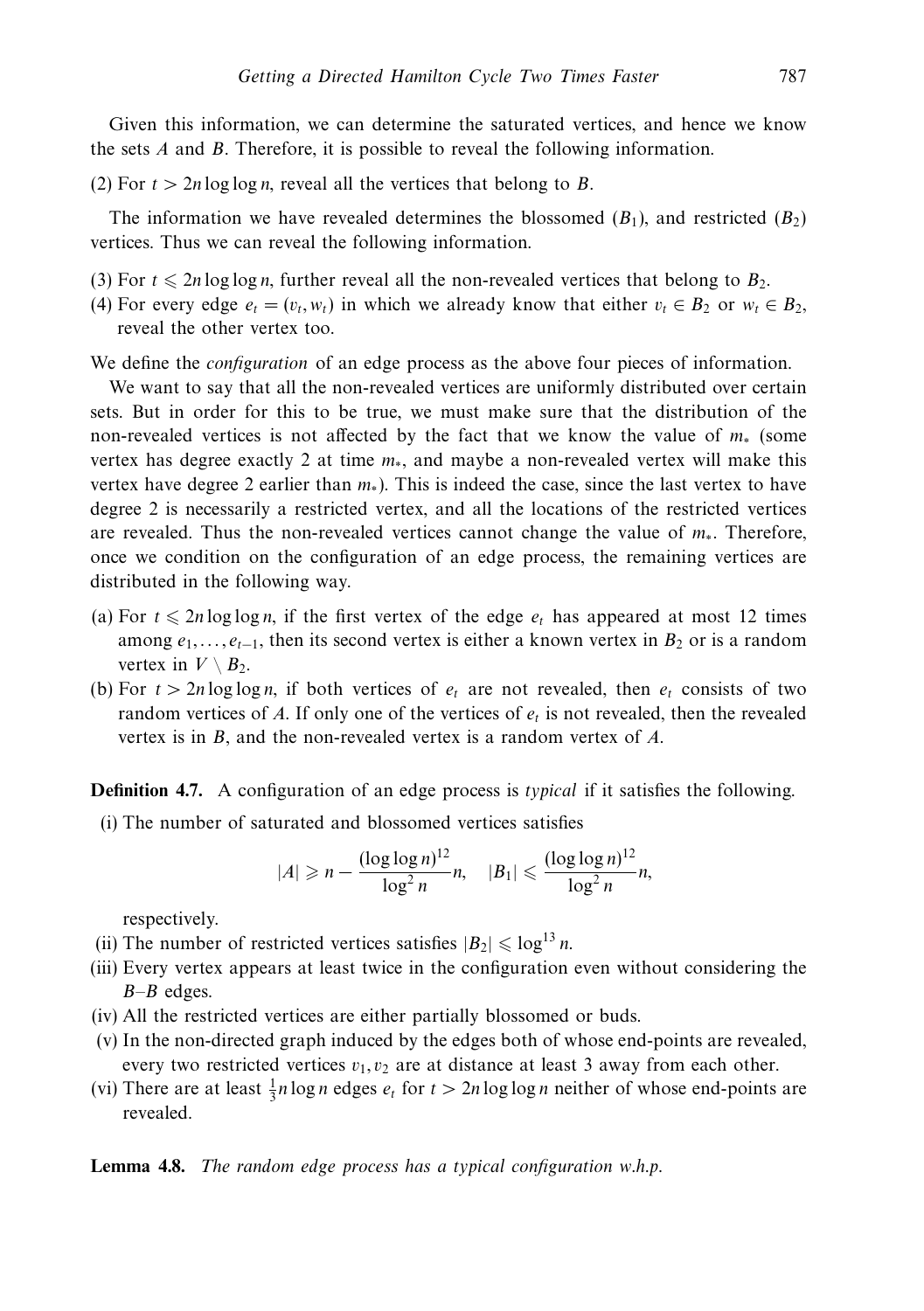**Proof.** The fact that the random edge process has w.h.p. a configuration satisfying  $(i)$ ,  $(iii)$  and  $(iv)$  follows from Claims 4.3, 4.4, and 4.5 respectively;  $(ii)$  and  $(v)$  follow from Claim 4.6. To verify (vi), note that by Claim 4.2 and 4.3, w.h.p. there are at least  $\frac{1}{2}n \log n - 2n \log \log n$  edges of Step II, and  $|A| = (1 - o(1))n$ . Therefore the probability of a Step II edge being an  $A-A$  edge is  $1-o(1)$ , and the expected number of  $A-A$  edges is  $(1/2 - o(1))n \log n$ . Then, by Chernoff's inequality, w.h.p. there are at least  $\frac{1}{3}n \log n$  *A-A* edges. These edges are the edges we are looking for in (vi).

#### **5. Finding a Hamilton cycle**

In the previous section we established several useful properties of the underlying graph *Gm*<sup>∗</sup> . In this section, we study the algorithm **Orient** using these properties, and prove that, conditioned on the edge process having a typical configuration, the graph *Dm*<sup>∗</sup> w.h.p. contains a Hamilton cycle (recall that the graph *Dm*<sup>∗</sup> is the set of random edges of the edge process, oriented according to **Orient**). As described in Section 3, the proof is a constructive proof, in the sense that we describe how to find such a cycle. The algorithm is similar to that used in [15], which we described in some detail in Section 3. Let us briefly recall that it proceeds in two stages.

(1) Find a 1-factor of *G*. If it contains more than *O*(log *n*) cycles, fail.

(2) Join the cycles into a Hamilton cycle.

The main challenge in our case is to prove that the first step of the algorithm does not fail. Afterwards, we argue why we can apply Frieze's results for the remaining step.

# **5.1. Almost 5-in 5-out subgraph**

Let  $D_{5\text{-in}}$ , 5-out be the following subgraph of  $D_{m*}$ . For each vertex *v*, assign a set of neighbours  $OUT(v)$  and  $IN(v)$ , where  $OUT(v)$  are out-neighbours of *v* and  $IN(v)$  are in-neighbours of *v*. For saturated and blossomed vertices,  $OUT(v)$  and  $IN(v)$  will be of size 5, and for restricted vertices, they will be of size 1 (thus  $D_{5\text{-in}}$ ,  $_{5\text{-out}}$  is not a 5-in 5-out directed graph under the strict definition).

Let *E*<sup>1</sup> be the edges of Step I (first 2*n* log log *n* edges), and let *E*<sup>2</sup> be the edges of Step II (remaining edges).

- If *v* is saturated, then consider the first 12 appearances in  $E_1$  of *v* as a first vertex. Some of these edges might later be used as OUT or IN for other vertices. Hence, among these 12 appearances, consider only those whose second vertex is not in  $B_2$ . By property (v) of Definition 4.7, there will be at least 11 such second vertices for a typical configuration. Define  $OUT(v)$  as the first 5 vertices among them which were directed out from  $v$ , and  $IN(v)$  as the first 5 vertices among them which were directed in to *v* in **Orient**.
- If *v* blossoms, then consider the first 10  $A-B$  edges in  $E_2$  connected to *v*, and look at the other end-points. Let  $OUT(v)$  be the first 5 vertices which are an out-neighbour of *v* and let  $IN(v)$  be the first 5 vertices which are an in-neighbour of *v*.

A partially blossomed vertex, by definition, has  $d_1(v) + d_2(v) + d_A g(v) \geq 2$ , and must fall into one of the following categories: (i)  $d_1(v) \ge 2$ , (ii)  $d_2(v) \ge 2$ , (iii)  $d_{AB}(v) \ge 2$ ,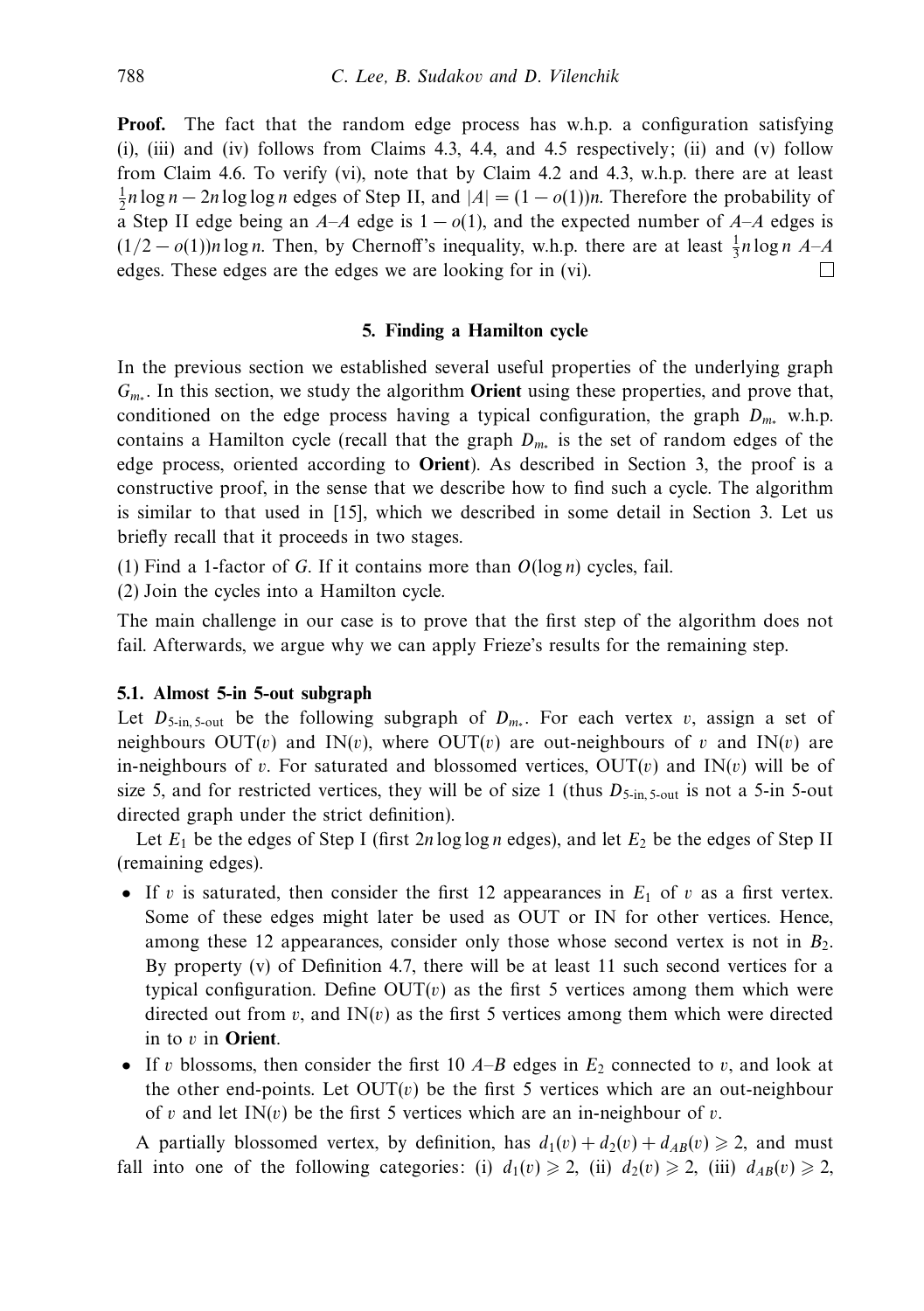$(iv) d_1(v) = 1, d_2(v) = 1, (v) d_1(v) = 1, d_A g(v) = 1$ , and  $(vi) d_1(v) = 0, d_2(v) = 1, d_A g(v) = 1$ . If it falls into several categories, then pick the first one among them.

- If *v* partially blossoms and  $d_1(v) \ge 2$ , consider the first two appearances of *v* in  $E_1$  as a first vertex. The first is an out-edge and the second is an in-edge (see Section 2.1).
- If *v* partially blossoms and  $d_2(v) \ge 2$ , consider the first two appearances of *v* in  $E_1$  as a second vertex whose first vertex is saturated. The first is an in-edge and the second is an out-edge (see Section 2.1).
- If *v* partially blossoms and  $d_{AB}(v) \ge 2$ , consider the first two *A–B* edges in  $E_2$  incident to *v*. One is an out-edge and the other is an in-edge. Note that, unlike other cases, the actual order of in-edge and out-edge will depend on the configuration. But since the configuration contains all the positions at which *v* appeared in the process, the choice of in-edge or out-edge only depends on the configuration and not on the non-revealed vertices (note that this is slightly different from the blossomed vertices).
- If *v* partially blossoms and  $d_1(v) = 1$ ,  $d_2(v) = 1$ , consider the first appearance of *v* in  $E_1$  as a first vertex, and the first appearance of *v* in  $E_1$  as a second vertex whose first vertex is saturated. The former is an out-edge and the latter is an in-edge.
- If *v* partially blossoms and  $d_1(v) = 1$ ,  $d_{AB}(v) = 1$ , consider the first appearance of *v* in  $E_1$  as a first vertex, and the first  $A-B$  edge connected to *v* in  $E_2$ . The former is an out-edge and the latter is an in-edge (see rule (1) in Section 2.2).
- If *v* partially blossoms and  $d_1(v) = 0, d_2(v) = 1, d_{AB}(v) = 1$ , consider the first appearance of *v* in  $E_1$  as a second vertex whose first vertex is saturated, and the first  $A-B$ edge connected to  $v$  in  $E_2$ . The former is an in-edge and the latter is an out-edge (see rule (2) in Section 2.2). Thus we can construct  $OUT(v)$  and  $IN(v)$  of size 1 each, for all partially blossomed vertices.
- If *v* is a bud, then consider the first (and only) *A*–*B* edge connected to *v*. Let this edge be *es*. For a typical configuration, by property (iii) of Definition 4.7, we know that *v* has a neglected edge connected to it. Let  $e_t$  be the first neglected edge of *v*. By property (v) of Definition 4.7, we know that the first vertex of the neglected edge is either in *A* or *B*1. According to the direction of this edge, the direction of *es* will be chosen as the opposite direction (see rule (3) in Section 2.2). As in the partially blossomed case with  $d_{AB}(v) \ge 2$ , the direction is solely determined by the configuration. Thus we can construct  $OUT(v)$  and  $IN(v)$  of size 1 each (which is already fixed once we have fixed the configuration).

This in particular shows that *Dm*<sup>∗</sup> has minimum in-degree and out-degree at least 1, which is clearly a necessary condition for the graph to be Hamiltonian. A crucial observation is that, once we condition on the random edge process having a fixed typical configuration, we can determine exactly which edges are going to be used to construct the graph  $D_{5\text{-in}}$ , 5-out just by looking at the configuration.

For a set *X*, let *RV*(*X*) be an element chosen independently and uniformly at random in the set (consider each appearance of  $RV(X)$  as a new independent copy).

**Proposition 5.1.** Let  $V' = V \setminus B_2$ . Conditioned on the edge process having a typical configuration,  $D_{5-in, 5-out}$  has the following distribution.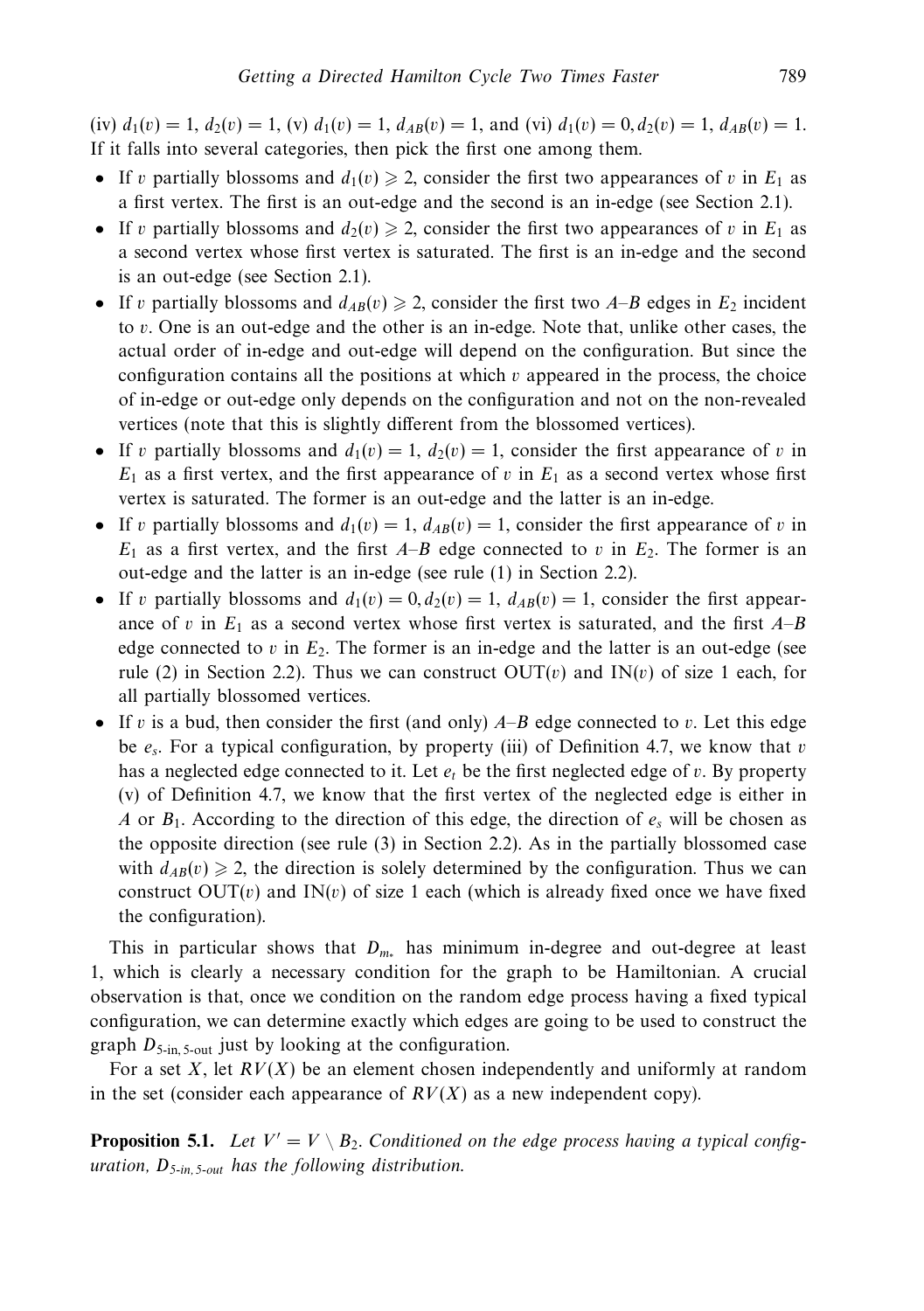(i) If *v* is saturated, then  $OUT(v)$  and  $IN(v)$  are a union of 5 copies of  $RV(V')$ .

(ii) If *v* blossoms, then  $OUT(v)$  and  $IN(v)$  are a union of 5 copies of  $RV(A)$ .

**Proof.** For a vertex  $v \in V$ , the configuration contains the information on the time of arrival of the edges that will be used to construct the set  $OUT(v)$  and  $IN(v)$ .

If *v* is a saturated vertex, then we even know which edges belong to  $OUT(v)$  and  $IN(v)$ (if there are no  $B_2$  vertices connected to the first 12 appearances of *v* as a first vertex, then the first five odd appearances of *v* as a first vertex will be used to construct  $OUT(v)$ , and the first five even appearances of *v* as a first vertex will be used to construct  $IN(v)$ . Since the non-revealed vertices are independent random vertices in  $V'$ , we know that OUT(*v*) and IN(*v*) of these vertices consist of 5 independent copies of  $RV(V')$ .

If *v* blossoms, then the analysis is similar to that of the saturated vertices. However, even though the configuration contains the information as to which 10 edges will be used to construct  $OUT(v)$  and  $IN(v)$ , the decision of whether the odd edges or the even edges will be used to construct  $OUT(v)$  depends on the particular edge process (this is determined by the orientation rule at Step I). However, since the other end-points are independent identically distributed random vertices in  $A$ , the distribution of  $OUT(v)$  and  $IN(v)$  is not affected by the previous edges, and is always  $RV(A)$  (this is analogous to the fact that the distribution of the outcome of a coin flip does not depend on whether the initial position was head or tail).  $\Box$ 

# **5.2. A small 1-factor**

The main result that we are going to prove in this section is summarized in the following proposition.

**Proposition 5.2.** Conditioned on the random edge process having a typical configuration, there exists w.h.p. a 1-factor of  $D_{5\text{-}in, 5\text{-}out}$  containing at most 2 log *n* cycles, and in which at least 9*/*10 of each cycle are saturated vertices.

Throughout this section, rather than vaguely conditioning on the process having a typical configuration, we will consider a fixed typical configuration **c** and condition on the event that the edge process has configuration **c**. Proposition 5.2 easily follows once we prove that there exists a Hamilton cycle w.h.p. under this assumption. The reason we do this more precise conditioning is to fix the sets  $A, B, B<sub>1</sub>, B<sub>2</sub>$  and the edges incident to vertices of  $B_2$  (note that these are determined solely by the configuration). In our later analysis, it is crucial to have these fixed.

To prove Proposition 5.2, we represent the graph  $D_{5\text{-in}}$ ,  $_{5\text{-out}}$  as a certain bipartite graph in which a perfect matching corresponds to the desired 1-factor of the original graph  $D_m$ . Then, using the edge distribution of  $D_{5\text{-in}}$ ,  $_{5\text{-out}}$  given in the previous section, we will show that the bipartite graph w.h.p. contains a perfect matching. The proof of Proposition 5.2 will be given at the end after a series of lemmas.

Define a new vertex set  $V^* = \{v^* | v \in V\}$  as a copy of *V*, and for sets  $X \subset V$  use *X*<sup>∗</sup> to denote the set of vertices in *V*<sup>∗</sup> corresponding to *X*. Then, in order to find a 1-factor in  $D_{5\text{-in},5\text{-out}}$ , define an auxiliary bipartite graph  $\text{BIP}(V,V^*)$  over the vertex set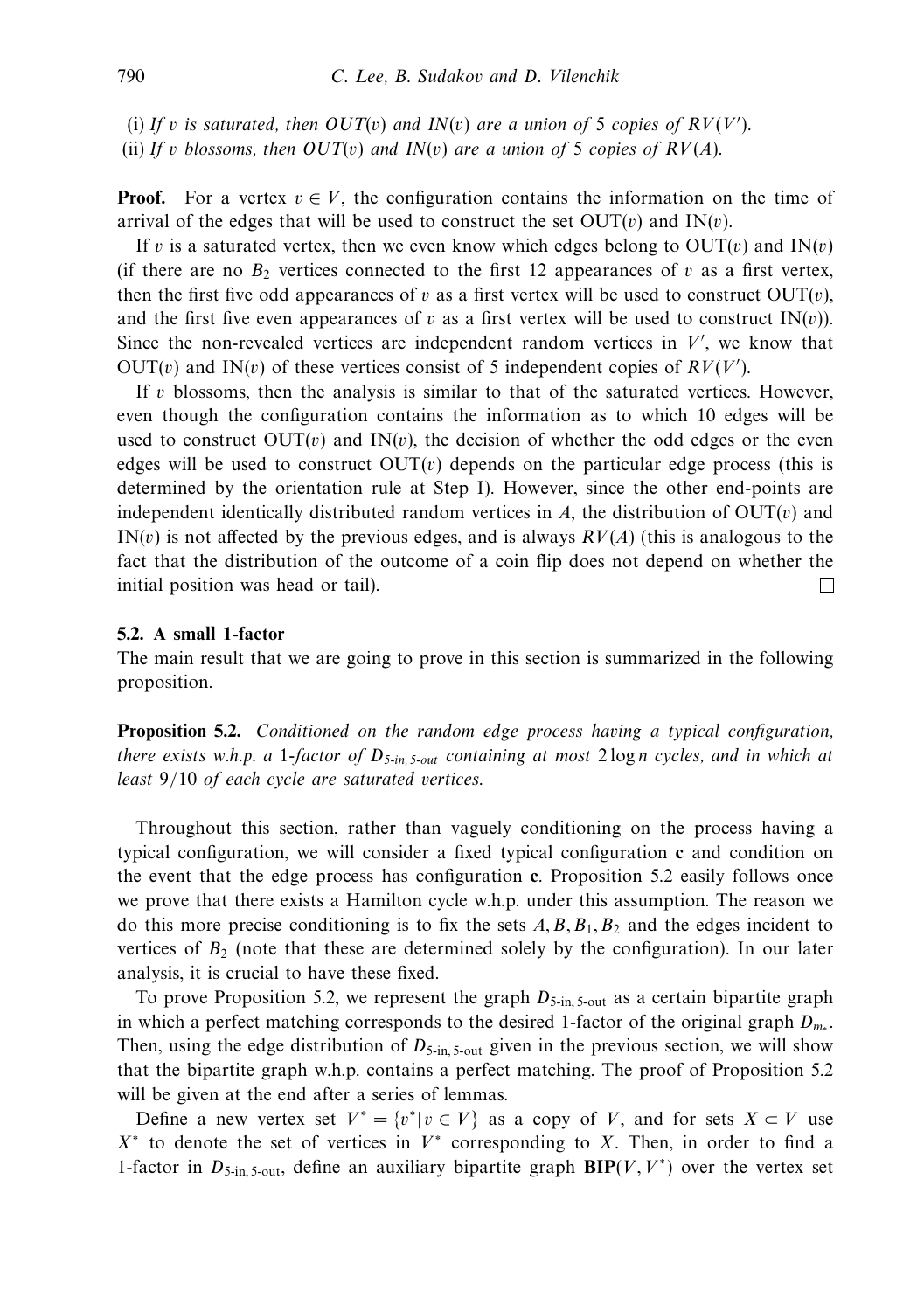*V* ∪ *V*<sup>∗</sup> whose edges are given as follows. For every (directed) edge (*u, v*) of  $D_{5\text{-}in, 5\text{-}out, 2}$ the (undirected) edge  $(u, v^*)$  to **BIP**. Note that perfect matchings of **BIP** have a natural one-to-one correspondence with 1-factors of  $D_{5\text{-in}}$ , 5-out. Moreover, the edge distribution of **BIP** easily follows from the edge distribution of  $D_{5\text{-in}}$ ,  $_{5\text{-out}}$ . We will say that  $D_{5\text{-in}}$ ,  $_{5\text{-out}}$  is the underlying directed graph of BIP. A permutation  $\sigma$  of  $V^*$  acts on BIP to construct another bipartite graph which has edges  $(v, \sigma(w^*))$  for all edges  $(v, w^*)$  in **BIP**.

Our plan is to find a perfect matching which is (almost) a uniform random permutation, and show that this permutation has at most *O*(log *n*) cycles (if it were a uniform random permutation, then this would be a well-known result: see,  $e.g., [13]$ ). Since our distribution is not a uniform distribution, we will rely on the following lemma. Its proof is rather technical, and to avoid distraction, it will be given at the end of this subsection.

**Lemma 5.3.** Let *X* be subset of *V*. Assume that w.h.p. (i) **BIP** contains a perfect matching, (ii) every cycle of the underlying directed graph  $D_{5\text{-}in, 5-out}$  contains at least one element from *X*, and (iii) the edge distribution of **BIP** is invariant under arbitrary permutations of *X*<sup>∗</sup>. Then w.h.p. there exists a perfect matching which, when considered as a permutation, contains at most 2 log *n* cycles.

The next set of lemmas establishes the fact that **BIP** satisfies all the conditions we need in order to apply Lemma 5.3. First we prove that **BIP** contains a perfect matching. We use the following version of the well-known Hall's theorem (see, e.g., [11]).

**Theorem 5.4.** Let  $\Gamma$  be a bipartite graph with vertex set  $X \cup Y$  and  $|X| = |Y| = n$ . If, for all  $X' \subset X$  of size  $|X'| \leq n/2$ ,  $|N(X')| \geq |X'|$  and for all  $Y' \subset Y$  of size  $|Y'| \leq n/2$ ,  $|N(Y')| \geq |Y'|$ , then *G* contains a perfect matching.

**Lemma 5.5.** The graph **BIP** contains a perfect matching w.h.p.

**Proof.** We will verify Hall's condition for the graph **BIP** to prove the existence of a perfect matching. Recall that **BIP** is a bipartite graph over the vertex set  $V \cup V^*$ .

Let us show that every set  $D \subset V$  of size  $|D| \leq n/2$  satisfies  $|N(D)| \geq |D|$ . This will be done in two steps. First, if  $D \subset B_2$ , then this follows from the fact that  $OUT(v)$  are distinct sets for all  $v \in B_2$  (if they were not distinct, then there would be two restricted vertices at distance two away, and this violates property (v) of Definition 4.7). Second, we prove that for  $D \subset V \setminus B_2$  and  $|D| \leq n/2$ ,

$$
|N(D) \cap (V^* \setminus N(B_2))| \geqslant |D|.
$$

It is easy to see that the above two facts prove our claim.

Let  $D \subset V \setminus B_2$  be a set of size at most  $k \leq n/2$ . The inequality  $|N(D) \cap (V^* \setminus N(B_2))|$ |*D*| can happen only if there exists a set  $N^*$  ⊂  $V^* \setminus N(B_2)$  such that  $|N^*| < k$ , and for all *v* ∈ *D* all the vertices of OUT(*v*) belong to  $N^* \cup N(B_2)$ . Since  $D \subset V \setminus B_2$ , every vertex in *D* has 5 random neighbours distributed uniformly over some set of size  $(1 - o(1))n$ , and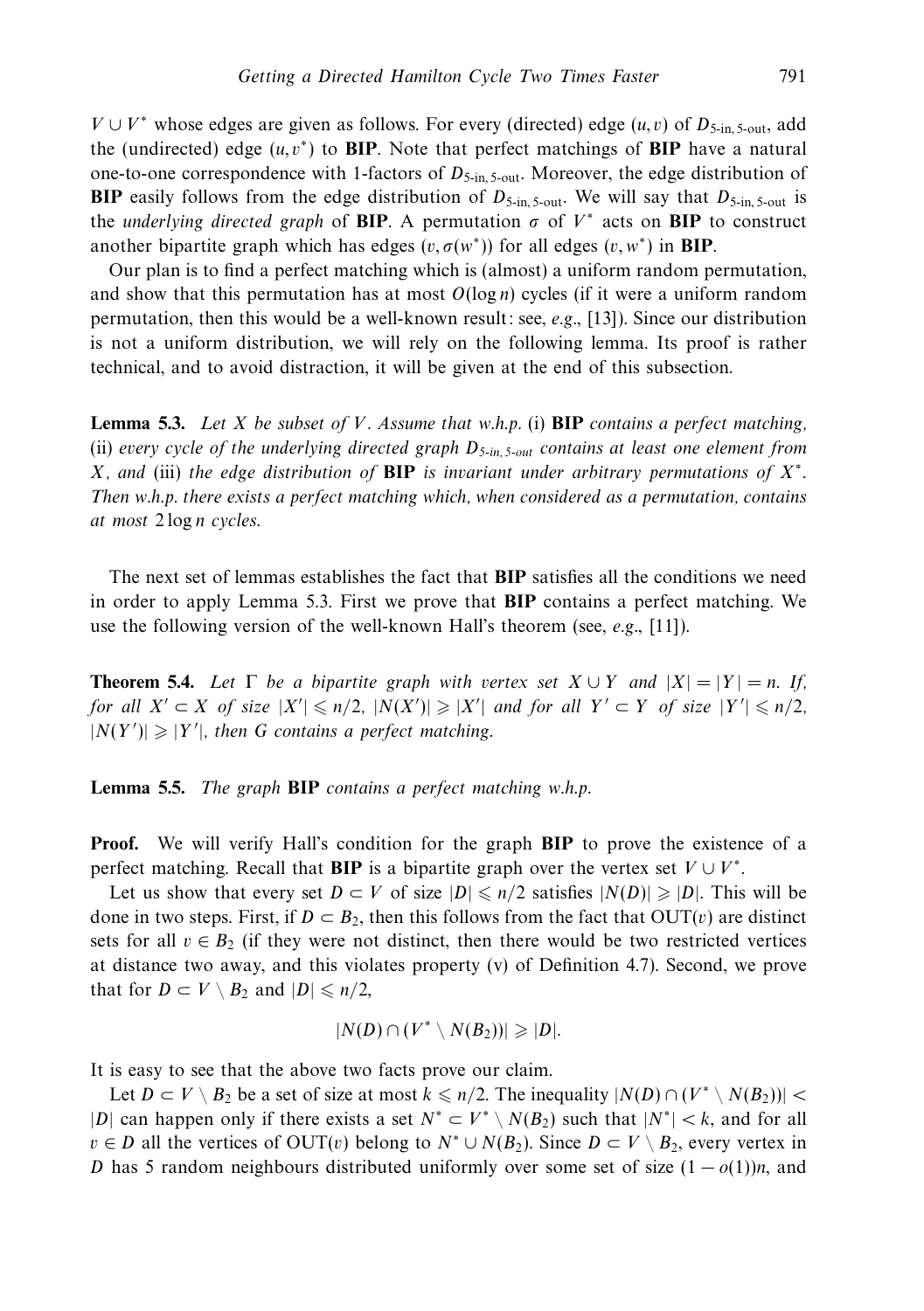thus the probability of the above event happening is at most

$$
k\binom{n}{k}^2\left(\frac{|N(B_2)|+|N^*|}{(1-o(1))n}\right)^{5k} \leqslant \left(\frac{e^2n^2(\log^{13}n+k)^5}{k^2\cdot(1-o(1))n^5}\right)^k \leqslant \left(\frac{9(\log^{13}n+k)^5}{k^2n^3}\right)^k.
$$

For the range  $9n/20 \le k \le n/2$ , we will use the following bound:

$$
k\binom{n}{k}^2 \left(\frac{\log^{13} n + k}{(1 - o(1))n}\right)^{5k} \leq 2^{2n} \left(\frac{1 + o(1)}{2}\right)^{9n/4} \leq 2^{-n/5}.
$$

Summing over all choices of *k*, we obtain

$$
\sum_{k=1}^{n/2} k {n \choose k}^2 \left( \frac{\log^{13} n + k}{(1 - o(1))n} \right)^{5k}
$$
  
\n
$$
\leqslant \sum_{k=1}^{\log^{14} n} \left( \frac{9(\log^{13} n + k)^5}{k^2 n^3} \right)^k + \sum_{k=\log^{14} n}^{9n/20} \left( \frac{9(\log^{13} n + k)^5}{k^2 n^3} \right)^k + \sum_{k=9n/20}^{n/2} 2^{-n/5}
$$
  
\n
$$
\leqslant \sum_{k=1}^{\log^{14} n} \left( \frac{10 \log^{70} n}{n^3} \right)^k + \sum_{k=\log^{14} n}^{9n/20} \left( \frac{10k^3}{n^3} \right)^k + o(1) = o(1).
$$

This finishes the proof that w.h.p.  $|N(D)| \geq |D|$  for all  $D \subset V$  of size at most  $n/2$ . Similarly, for sets  $D^* \subset V^*$  of size  $|D^*| \leq n/2$ , using the sets IN(*v*) instead of OUT(*v*) we can show that w.h.p.  $|N(D^*)| \geq |D^*|$  in **BIP**.  $\Box$ 

For restricted vertices *v*, the sets  $OUT(v)$  and  $IN(v)$  are of size 1 and are already fixed, since we have fixed the configuration. Thus the edge corresponding to theses vertices will be in **BIP**. Let

$$
\hat{A}=A\setminus (\cup_{v\in B_2}\textup{OUT}(v)),
$$

and let  $\hat{A}^*$  be the corresponding set inside  $V^*$  (note that  $\hat{A}$  and  $\hat{A}^*$  are fixed sets). This set will be our set *X* when applying Lemma 5.3. We next prove that every cycle of  $D_{5\text{-in}}$ ,  $5\text{-out}$ contains vertices of *A*ˆ.

**Lemma 5.6.** With high probability, every cycle *C* of  $D_{5\text{-in},5\text{-out}}$  contains at least  $\lceil \frac{9}{10} |C| \rceil$ vertices of  $\hat{A}$ .

**Proof.** Recall that by Proposition 5.1, for vertices  $v \in V \setminus B_2$ , the set OUT(*v*) and IN(*v*) are uniformly distributed over  $V \setminus B_2$ , or *A*. Therefore, for a vertex  $w \in B_2$ , the only out-neighbour of *w* is OUT(*w*), and the only in-neighbour is  $IN(w)$  (note that they are both fixed since we have fixed the configuration). Also, note that

$$
|V \setminus \hat{A}| \leqslant |V \setminus A| + |B_2| \leqslant |B_1| + 2|B_2| \leqslant \frac{(\log \log n)^{12}}{\log^2 n} n + 2\log^{13} n \leqslant \frac{n}{\log n}.
$$

We want to show that in the graph  $D_{5\text{-in}, 5\text{-out}}$ , w.h.p. every cycle of length *k* has at most  $k/10$  points from  $V \setminus \hat{A}$ , for all  $k = 1, \ldots, n$ . Let us compute the expected number of cycles for which this condition fails and show that it is  $o(1)$ . First choose *k* vertices  $v_1, v_2, \ldots, v_k$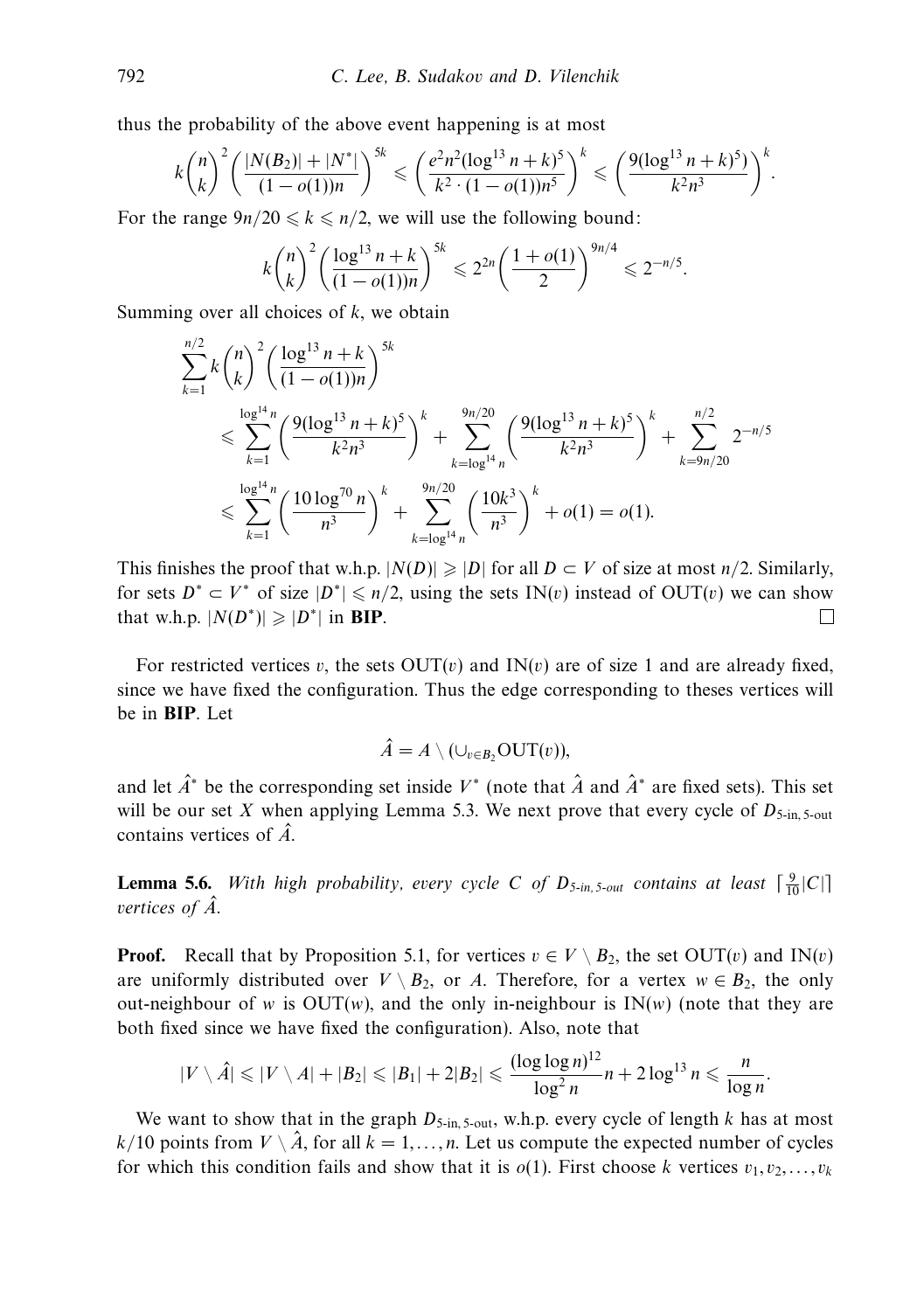(with order) and assume that  $a$  of them are in  $B_2$ . Then, since we already know the (unique) out-neighbour and in-neighbour for vertices in  $B_2$ , for the vertices  $v_1, \ldots, v_k$  to form a cycle in that order, we must fix 3*a* positions (*a* for the vertices in *B*2, and 2*a* for their in- and out-neighbours by property (v) of Definition 4.7). Assume that among the remaining  $k - 3a$  vertices,  $\ell$  vertices belong to  $V \setminus (\hat{A} \cup B_2)$ . Then, for there to be at least *k/*10 vertices among  $v_1, \ldots, v_k$  not in  $\hat{A}$ , we must have  $3a + \ell \geq |k/10|$ . There are at most  $3^k$  ways to assign one of the three types  $\hat{A}, B_2$ , and  $V \setminus (\hat{A} \cup B_2)$  to each of  $v_1, \ldots, v_k$ . Therefore the number of ways to choose *k* vertices as above is at most

$$
3^k \cdot n^{k-\ell-3a} |V \setminus \hat{A}|^{\ell} |B_2|^a \leqslant 3^k \cdot n^{k-\ell-3a} \left( \frac{n}{\log n} \right)^{\ell} \left( \log^{13} n \right)^a.
$$

There are  $k - 2a$  random edges that have to be present in order to make the above *k* vertices into a cycle. For all  $i \leq k - 1$ , the pair  $(v_i, v_{i+1})$  can become an edge either by  $v_{i+1} \in \text{OUT}(v_i)$  or  $v_i \in \text{IN}(v_{i+1})$  (and also for the pair  $(v_1, v_k)$ ). There are two ways to choose where the edge  $\{v_i, v_{i+1}\}$  comes from, and if both  $v_i$  and  $v_{i+1}$  are not in  $B_2$ , then  $\{v_i, v_{i+1}\}\$  will become an edge with probability at most  $\frac{5}{(1-o(1))n}$ . Therefore the probability of a fixed *v*1*,...,vk* chosen as above being a cycle is at most

$$
2^{k-2a}\left(\frac{5}{(1-o(1))n}\right)^{k-2a},
$$

and the expected number of such cycles is at most

$$
2^{k-2a} \left( \frac{5}{(1 - o(1))n} \right)^{k-2a} \cdot 3^k \cdot n^{k-\ell-3a} \left( \frac{n}{\log n} \right)^{\ell} (\log^{13} n)^a
$$
  
\$\leqslant \left( \frac{\log^{13} n}{n} \right)^a \cdot \left( \frac{1}{\log n} \right)^{\ell} \cdot (30 + o(1))^k\$  
\$\leqslant \left( \frac{\log^{13} n}{n} \right)^a \cdot \left( \frac{1}{\log n} \right)^{\lceil k/10 \rceil - 3a} \cdot (30 + o(1))^k \leqslant \left( \frac{\log^{16} n}{n} \right)^a \cdot \left( \frac{40}{(\log n)^{1/10}} \right)^k\$,

where we used  $3a + \ell \geq \lceil k/10 \rceil$  for the second inequality. Sum this over  $0 \leq \ell \leq k$  and  $0 \leq a \leq k$  and we get

$$
\sum_{k=1}^{n} \sum_{\ell=0}^{k} \sum_{a=0}^{k} \left( \frac{\log^{16} n}{n} \right)^a \cdot \left( \frac{40}{(\log n)^{1/10}} \right)^k = O\left( \sum_{k=1}^{n} (k+1) \left( \frac{40}{(\log n)^{1/10}} \right)^k \right) = o(1),
$$
  
a proves our lemma.

which proves our lemma.

The following simple observation is the last ingredient of our proof.

**Lemma 5.7.** The distribution of **BIP** is invariant under the action of an arbitrary permutation of  $\hat{A}^*$ .

**Proof.** This lemma follows from the following three facts about the distribution of *D*<sub>5-in, 5-out</sub>. First, all the saturated vertices have the same distribution of IN. Second, for the vertices  $v \in V \setminus B_2$ , the distribution of OUT and IN is uniform over a set which contains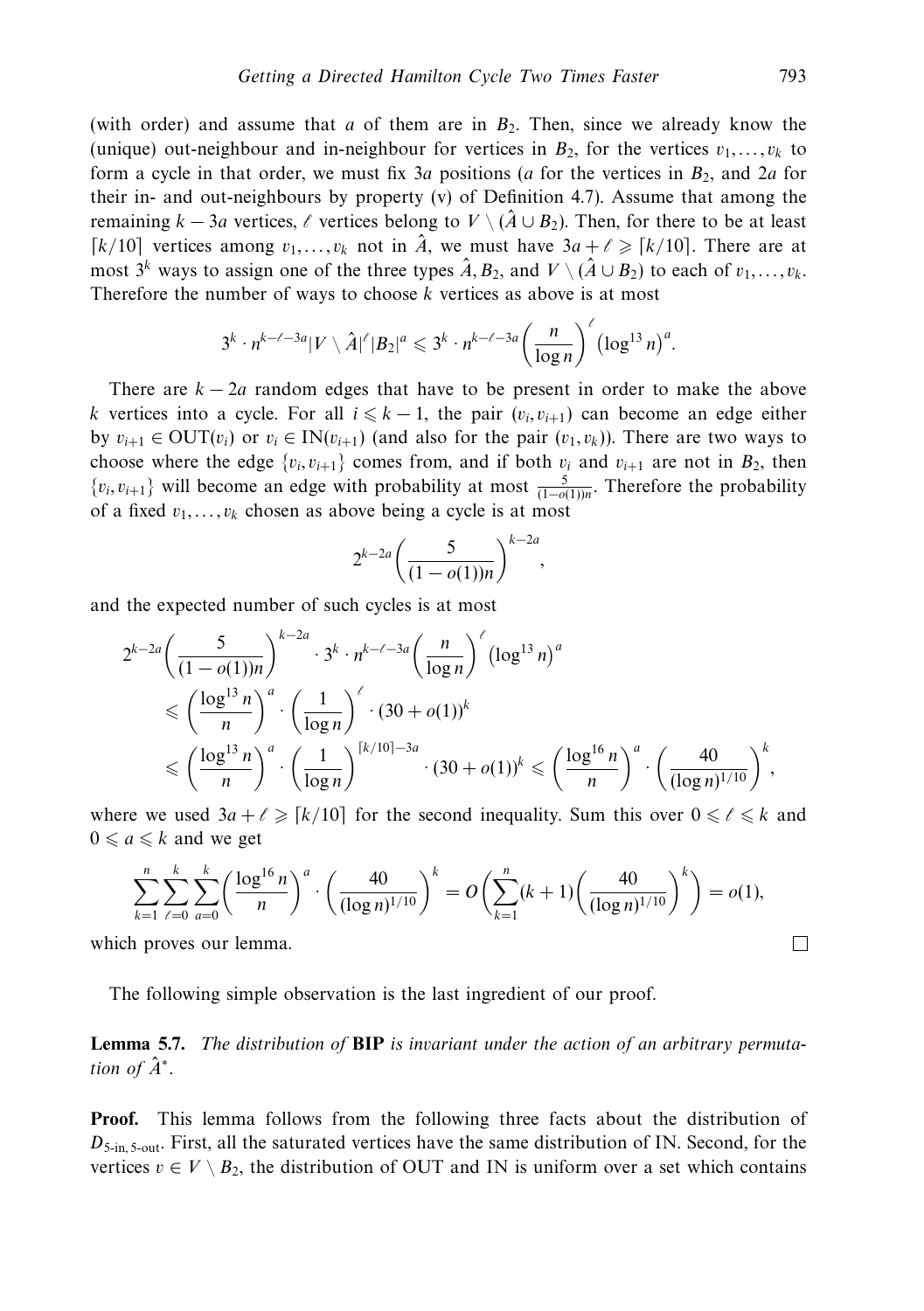all the saturated vertices (for some vertices it is  $V \setminus B_2$ , and for others it is *A*). Third, for the vertices  $v \in B_2$ , the set OUT(*v*) lies outside  $\hat{A}$  by definition. Therefore, the action of an arbitrary permutation of  $\hat{A}^*$  does not affect the distribution of **BIP**.  $\Box$ 

Note that here it is important to fix the configuration beforehand, as otherwise the set  $\hat{A}^*$  will vary and a statement such as Lemma 5.7 will not make sense.

By combining Lemmas 5.3, 5.5, 5.6 and 5.7, we obtain Proposition 5.2.

**Proof of Proposition 5.2.** Lemmas 5.5, 5.6, and 5.7 show that the graph **BIP** has all the properties required for the application of Lemma 5.3 (we use  $X = \hat{A}$ ). Thus we know that w.h.p.,  $D_{5-in.5-out}$  has a 1-factor containing at most  $2 \log n$  cycles, and in which at least 9/10 of each cycle are saturated vertices (the second property by Lemma 5.6).  $\Box$ 

We conclude this subsection with the proof of Lemma 5.3.

**Proof of Lemma 5.3.** For simplicity of notation, we use the notation  $\beta$  for the random bipartite graph **BIP**. Note that both a 1-factor over the vertex set *V* and a perfect matching of  $(V, V^*)$  can be considered as a permutation of V. Throughout this proof we will not distinguish between these interpretations, and treat both 1-factors and perfect matchings as permutations.

First, let f be an arbitrary function which, for every bipartite graph, outputs one fixed perfect matching in it. Then, given a bipartite graph  $\Gamma$  over the vertex set  $V \cup V^*$ , let  $\Phi$  be the random variable  $\Phi(\Gamma) := \tau^{-1} f(\tau \Gamma)$ , where  $\tau$  is a permutation of the vertices  $\hat{A}^*$  chosen uniformly at random. Since the distribution of B and the distribution of  $\tau B$  are the same by condition (iii), for an arbitrary permutation  $\sigma$  of  $\hat{A}^*$ ,  $\Phi$  has the following property:

$$
\mathbb{P}(\Phi(\mathcal{B}) = \phi) = \mathbb{P}(\tau^{-1}f(\tau\mathcal{B}) = \phi) \stackrel{(*)}{=} \mathbb{P}((\tau\sigma)^{-1}f(\tau\sigma\mathcal{B}) = \phi)
$$

$$
= \mathbb{P}(\tau^{-1}f(\tau\sigma\mathcal{B}) = \sigma\phi) \stackrel{(*)}{=} \mathbb{P}(\tau^{-1}f(\tau\mathcal{B}) = \sigma\phi) = \mathbb{P}(\Phi(\mathcal{B}) = \sigma\phi). \tag{5.1}
$$

In the (\*) steps, we used (iii), and the fact that if  $\tau$  is a uniform random permutation of *<sup>A</sup>*<sup>ˆ</sup> <sup>∗</sup> then so is *τσ*, and therefore <sup>B</sup>, *<sup>τ</sup>*<sup>B</sup> and *τσ*<sup>B</sup> all have identical distribution.

Define a map Π from the 1-factors over the vertex set *V* to the 1-factors over the vertex set  $\hat{A}$  obtained by removing all the vertices that belong to  $V \setminus \hat{A}$  from every cycle. For example, a cycle of the form  $(x_1x_2y_1y_2x_3y_3x_4)$  will become the cycle  $(x_1x_2x_3x_4)$  when mapped by  $\Pi$  (where  $x_1, \ldots, x_4 \in \hat{A}$ , and  $y_1, y_2, y_3 \in V \setminus \hat{A}$ ). Note that if all the original 1-factors contained at least one element from  $\hat{A}$ , then the total number of cycles does not change after applying the map Π. This observation combined with condition (ii) implies that it suffices to obtain a bound on the number of cycles after applying Π.

Let  $\sigma$ , *ρ* be permutations of the vertex set  $\hat{A}^*$ . We claim that for every 1-factor  $\phi$  of the vertex set *V*, the equality  $\sigma \cdot \Pi(\phi) = \Pi(\sigma \cdot \phi)$  holds. This claim together with (5.1) gives us

$$
\mathbb{P}(\Pi(\Phi(\mathcal{B})) = \rho) = \mathbb{P}(\Phi(\mathcal{B}) \in \Pi^{-1}(\rho)) \stackrel{(5.1)}{=} \mathbb{P}(\sigma \Phi(\mathcal{B}) \in \Pi^{-1}(\rho)) = \mathbb{P}(\Pi(\sigma \Phi(\mathcal{B})) = \rho)
$$

$$
= \mathbb{P}(\sigma \cdot \Pi(\Phi(\mathcal{B})) = \rho) = \mathbb{P}(\Pi(\Phi(\mathcal{B})) = \sigma^{-1}\rho).
$$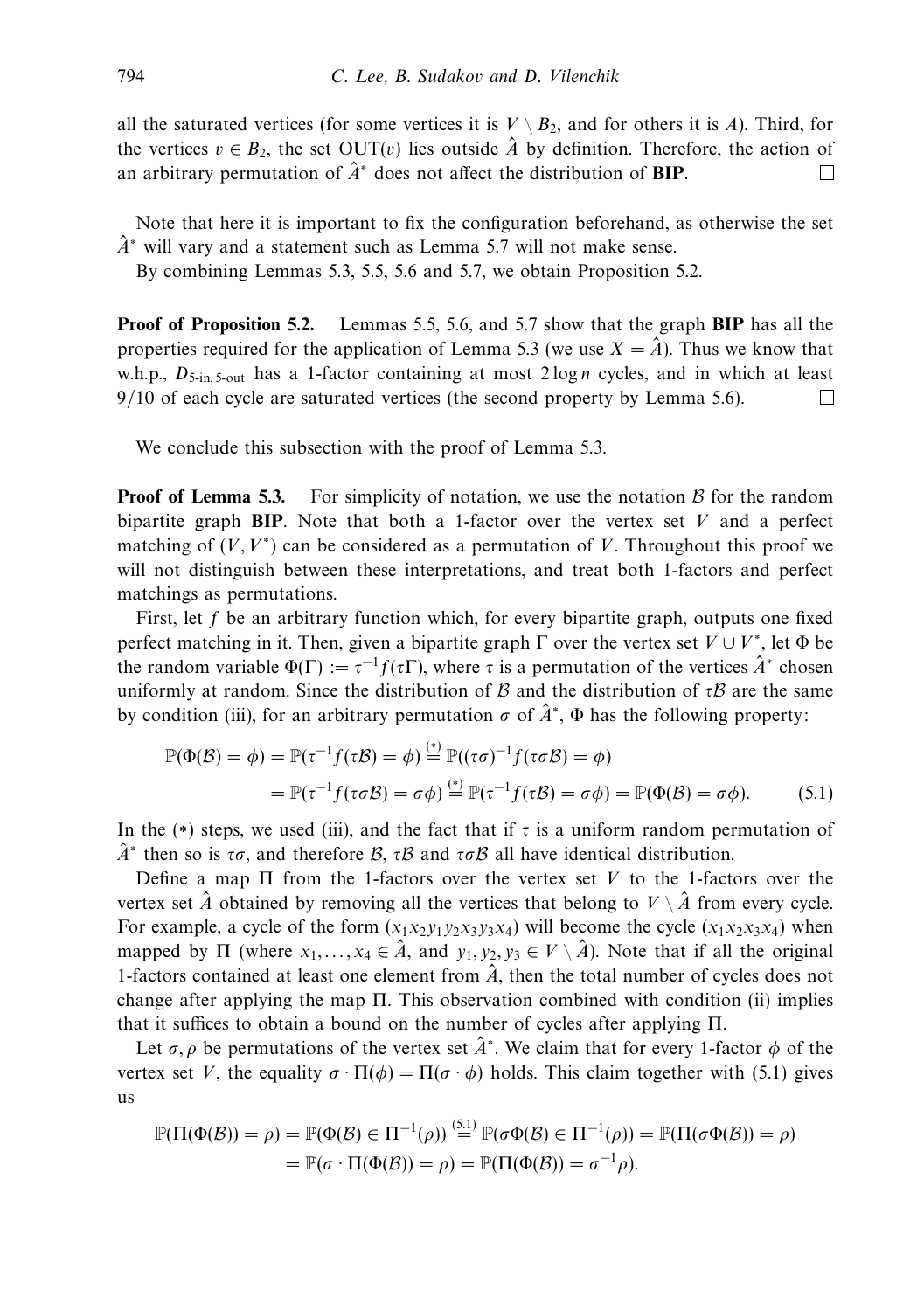Since  $\sigma$  and  $\rho$  were arbitrary permutations of the vertex set  $\hat{A}$ , we can conclude that, conditioned on there existing a perfect matching,  $\Pi(\Phi(\mathcal{B}))$  has a uniform distribution over the permutations of  $\hat{A}$ . It is a well-known fact (see, e.g., [13]) that a uniformly random permutation over a set of size *n* has w.h.p. at most 2 log *n* cycles. Since B w.h.p. contains a perfect matching by condition (i), it remains to verify the equality  $\sigma \cdot \Pi(\phi) = \Pi(\sigma \cdot \phi)$ . Thus we conclude the proof by proving this claim.

For a vertex  $x \in \hat{A}$ , assume the cycle of  $\phi$  containing *x* is of the form  $(\cdots xy_1y_2 \cdots$  $y_kx_+ \cdots$ )  $(k \geq 0)$  for  $y_1, \ldots, y_k \in V \setminus \hat{A}$ . Then, by definition  $\Pi(\phi)(x) = x_+$ , and thus  $(\sigma \cdot \Pi(\phi))(x) = \sigma(x_+)$ . On the other hand, since  $\sigma$  only permutes  $\hat{A}$  and fixes every other element of *V*, we have  $(\sigma \cdot \phi)(x) = \sigma(y_1) = y_1$ , and  $(\sigma \cdot \phi)(y_i) = y_{i+1}$  for all  $i \leq k - 1$ , and  $(\sigma \cdot \phi)(v_k) = \sigma(x_+)$ . Therefore the cycle in  $\sigma \cdot \phi$  which contains x will be of the form  $(\cdots x_{\nu_1}\nu_2\cdots\nu_k\sigma(x_+)\cdots)$ , and then by definition we have  $(\Pi(\sigma\cdot\phi))(x) = \sigma(x_+).$ П

# **5.3. Combining the cycles into a Hamilton cycle**

Assume that, as in the previous subsection, we started with a fixed typical configuration **c**, conditioned on the edge process having configuration **c**, and found a 1-factor of  $D_{5\text{-in}}$ ,  $5\text{-out}$ by using Proposition 5.2. Since this 1-factor only uses the edges which have been used to construct the graph  $D_{5\text{-in}, 5\text{-out}}$ , it is independent of the  $A-A$  edges in Step II that we did not reveal. Moreover, by the definition of a typical configuration, there are at least  $\frac{1}{3}$ n log *n* such edges. Note that the algorithm gives a random direction to these edges. So interpret this as receiving  $\frac{1}{3}n \log n$  randomly directed *A–A* edges with repeated edges allowed. Then the problem of finding a directed Hamilton cycle in  $D_{m_{\nu}}$  can be reduced to the following problem.

Let *V* be a given set and let *A* be a subset of size  $(1 - o(1))n$ . Assume that we are given a 1-factor over this vertex set, where at least 9*/*10 of each cycle lies in the set *A*. If we are given  $\frac{1}{3}n \log n$  additional *A*–*A* edges chosen uniformly at random, can we find a directed Hamilton cycle?

To further simplify the problem, we remove the vertices  $V \setminus A$  from the picture. Given a 1-factor over the vertex set *V*, mark in red all the vertices not in *A*. Pick any red vertex *v*, and assume that  $v_-, v, v_+ \in V$  appear in this order in some cycle of the given 1-factor. If  $v_+ \neq v_+$ , replace the three vertices  $v_-, v, v_+$  by a new vertex  $v'$ , where  $v'$  takes as in-neighbours the in-neighbours of *v*−, and as out-neighbours the out-neighbours of *v*+. We call the above process a *compression* of the three vertices  $v_-, v, v_+$ . A crucial property of compression is that every 1-factor of the compressed graph corresponds to a 1-factor in the original graph (with the same number of cycles). Since a directed Hamilton cycle is also a 1-factor, if we can find a Hamilton cycle in the compressed graph, then we can also find one in the original graph.

Now, for each  $v \in V \setminus A$  compress the three vertices  $v_-, v, v_+$  into a vertex  $v'$  and mark it red if and only if either *v*<sup>−</sup> or *v*<sup>+</sup> is a red vertex. This process always decreases the number of red vertices. Repeat it until there are no red vertices remaining, or  $v = v_+$ for all red vertices *v*. As long as there is no red vertex in a cycle of length 2 at any point of the process, the latter will not happen. Consider a cycle whose length was *k* at the beginning. Since at least 9/10 of each cycle comes from *A* and every compression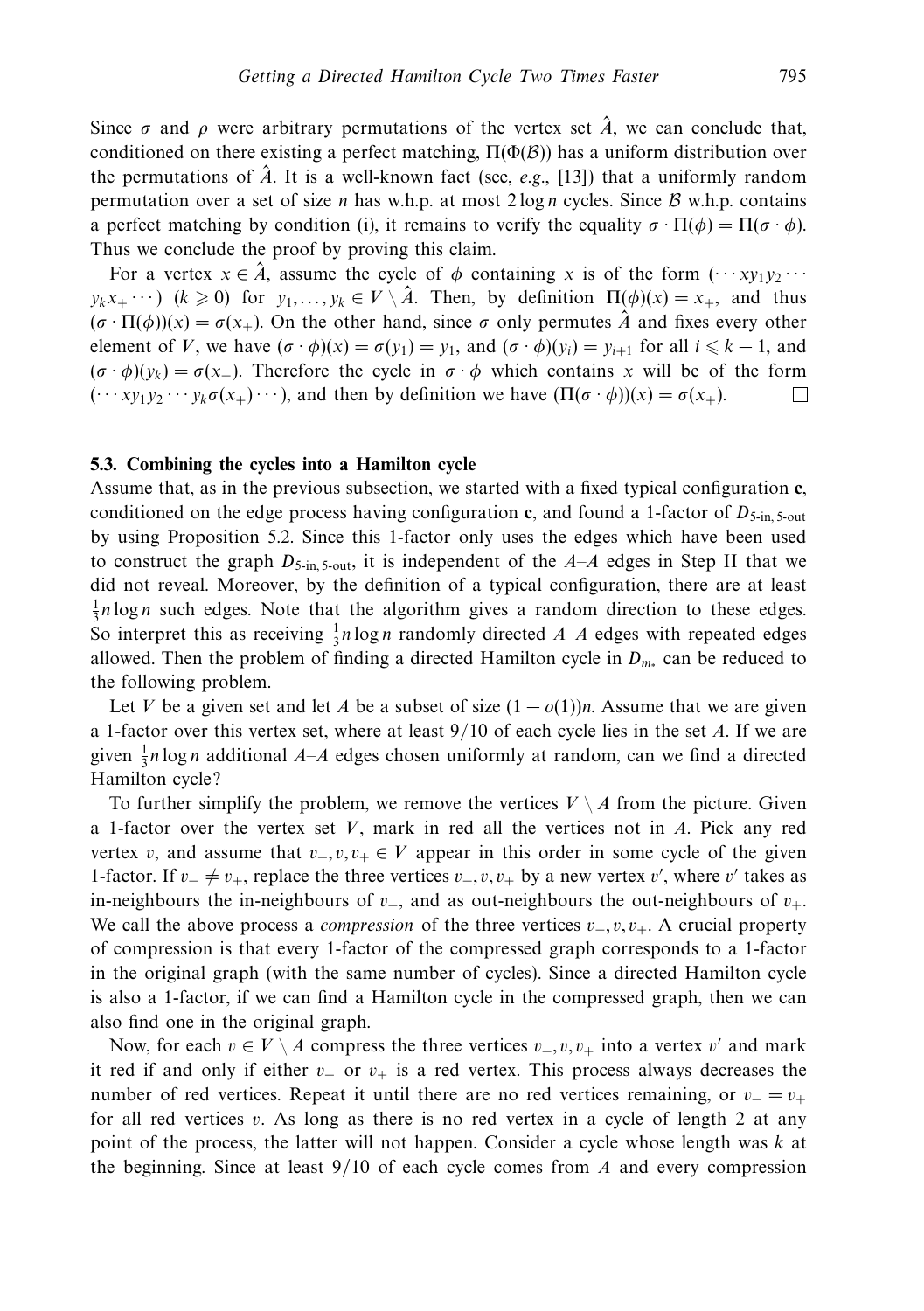decreases the number of vertices by 2, at any time there will be at least (8*/*10)*k* non-red vertices, and at most  $(1/10)$ *k* red vertices remaining in the cycle. Thus, if a cycle has a red vertex, then its length will be at least 9, and this prevents length 2 red cycles. So the compressing procedure will be over when all the red vertices disappear. Note that since  $|V \setminus A| = |B| = o(n)$ , the number of remaining vertices after the compression procedure is over is at least  $n - 2|B| = (1 - o(1))n$ . As mentioned above, it suffices to find a Hamilton cycle in the graph after the compression process is over.

Another important property of this procedure is related to the additional *A*–*A* edges that we are given. Assume that  $v$  is the first red vertex that we have compressed where the vertices *v*−*, v, v*<sup>+</sup> appeared in this order in some 1-factor. Further assume that *v*<sup>−</sup> and  $v_{+}$  are not red vertices. Then, since the new vertex  $v'$  obtained from the compression will take as out-neighbours the out-neighbours of  $v_{+}$ , and as in-neighbours the in-neighbours of *v*−, we may assume that this vertex *v*- is a vertex in *A* from the perspective of the new  $\frac{1}{3}$ *n* log *n* edges that will be given.

This observation shows that every pair of vertices of the compressed graph has the same probability of being one of the new  $\frac{1}{3}n \log n$  edges. Since the number of vertices reduced by *o*(*n*), only *o*(*n* log *n*) of the new edges will be lost because of the compression. Thus w.h.p. we will be given  $(\frac{1}{3} - o(1))n \log n$  new uniform random edges of the compressed graph.

**Theorem 5.8.** For a typical configuration **c**, conditioned on the random edge process having configuration **c**, the directed graph *Dm*<sup>∗</sup> w.h.p. contains a Hamilton cycle.

**Proof.** By Proposition 5.2, there exists w.h.p. a perfect matching of **BIP** which corresponds to a 1-factor in *Dm*<sup>∗</sup> consisting of at most 2 log *n* cycles. Also, at least 9*/*10 of the vertices in each cycle lies in *A*. After using the compression argument discussed above, we may assume that we are given a 1-factor over some vertex set of size  $(1 - o(1))n$ . Moreover, the random edge process contains at least  $(\frac{1}{3} - o(1))n \log n$  additional random directed edges (distributed uniformly over that set). By Theorem 3.1, with *L* being the whole vertex set, we can conclude that w.h.p. the compressed graph contains a directed Hamilton cycle, and this in turn implies that *D<sub>m∗</sub>* contains a directed Hamilton cycle. □

**Corollary 5.9.** The directed graph *Dm*<sup>∗</sup> w.h.p. contains a Hamilton cycle.

**Proof.** Let **e** be a random edge process. Let  $D = D_{m*}$  (**e**) and let Ham be the collection of directed graphs that contain a directed Hamilton cycle. For a configuration **c**, denote by **e** ∈ **c** the event that **e** has configuration **c**. If **e** ∈ **c** for some typical configuration **c**, then we say that **e** is typical.

By Theorem 5.8, we know that for any typical configuration **c**,  $\mathbb{P}(D \notin \mathcal{H}am | \mathbf{e} \in \mathbf{c}) = o(1)$ , from which we know that  $\mathbb{P}({D \notin Ham} \cap {\infty$  is typical $) = o(1)$ . On the other hand, by Lemma 4.8 we know that the probability of an edge process having a non-typical configuration is *o*(1). Therefore w.h.p. the directed graph *Dm*<sup>∗</sup> is Hamiltonian. $\Box$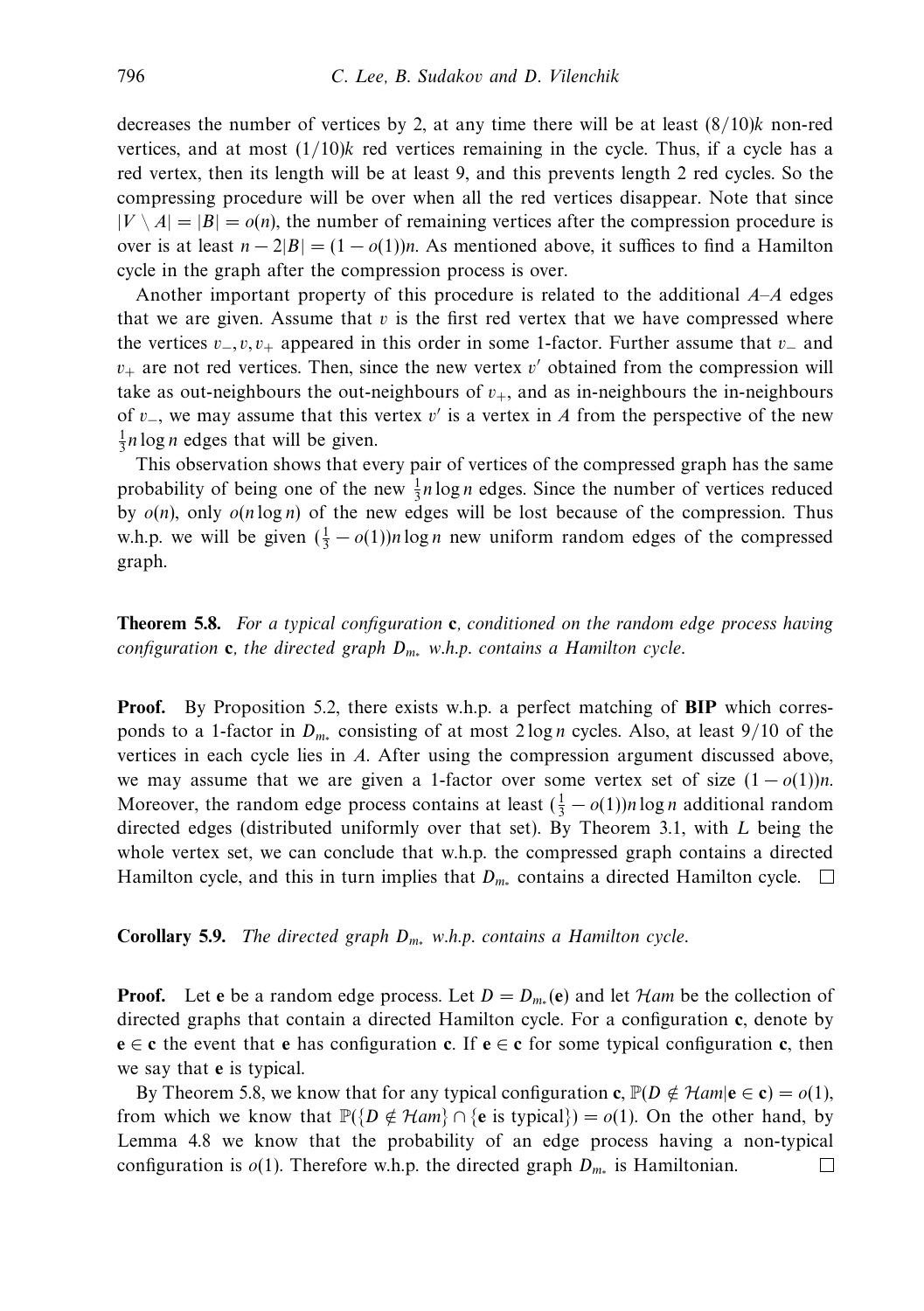# **6. Going back to the original process**

Recall that the distribution of the random edge process is slightly different from that of the random graph process since it allows repeated edges and loops. In fact, one can show that at time  $m<sub>∗</sub>$ , the edge process w.h.p. contains at least  $\Omega(\log^2 n)$  repeated edges. Therefore, to obtain our main theorem for random graph processes, we cannot simply condition on the event that the edge process does not contain any repeated edges or loops. Our next theorem shows that there exists an on-line algorithm **OrientPrime** which successfully orients the edges of the random graph process.

**Theorem 6.1.** There exists a randomized on-line algorithm **OrientPrime** which orients the edges of the random graph process, so that the resulting directed graph is Hamiltonian w.h.p. at the time at which the underlying graph has minimum degree 2.

The algorithm **OrientPrime** will mainly follow **Orient** but with a slight modification. Assume that we are given a random graph process (call it the underlying process). Using this random graph process, we want to construct an auxiliary process whose distribution is identical to the random edge process. Let  $t = 1$  at the beginning and let  $a_t$  be the number of distinct edges up to time *t* in our auxiliary process (disregarding loops). Thus  $a_1 = 0$ . At time *t*, with probability  $(2a_t + n)/n^2$  we will produce a redundant edge, and with probability  $1 - (2a_t + n)/n^2$  we will receive an edge from the underlying random graph process. Once we have decided to produce a redundant edge, with probability  $2a_t/(2a_t + n)$ we choose uniformly at random an edge out of the *at* edges that have already appeared, and with probability  $n/(2a_t + n)$  choose uniformly at random a loop. Let  $e_t$  be the edge produced at time *t* (it is either a redundant edge or an edge from the underlying process), and choose its first and second vertex uniformly at random. One can easily check that the process  $(e_1, e_2, \ldots)$  has the same distribution as the random edge process.

In the algorithm **OrientPrime** we feed this new auxiliary process into the algorithm **Orient** and orient the edges accordingly. Since the distribution of the auxiliary process is the same as that of the random edge process, **Orient** will give an orientation which w.h.p. contains a directed Hamilton cycle. However, what we are seeking is a Hamilton cycle with no redundant edge. Thus, in the edge process, whenever we see a redundant edge that is a repeated edge (not a loop), we colour it blue. In order to show that **OrientPrime** gives a Hamiltonian graph with high probability, it suffices to show that we can find a Hamilton cycle in  $D_{m*}$  which does not contain a blue edge (note that loops cannot be used in constructing a Hamilton cycle). We first state two useful facts.

# **Claim 6.2.** With high probability, there are no blue edges incident to *B* used in constructing  $D_{5\text{-}in, 5\text{-}out}.$

**Proof.** The expected number of blue edges incident to *B* in Step I used in constructing  $D_{5\text{-in}}$ ,  $S_{\text{-out}}$  can be computed by choosing two vertices *v* and *w*, and then computing the probability that  $v \in B$ , and  $(v, w)$  or  $(w, v)$  together appears twice among Step I edges. The probability that *v* appears as a first vertex exactly *i* times is  $\binom{n \log \log n}{i} \left(\frac{1}{n}\right)^i \left(1 - \frac{1}{n}\right)^{n \log \log n - i}$ .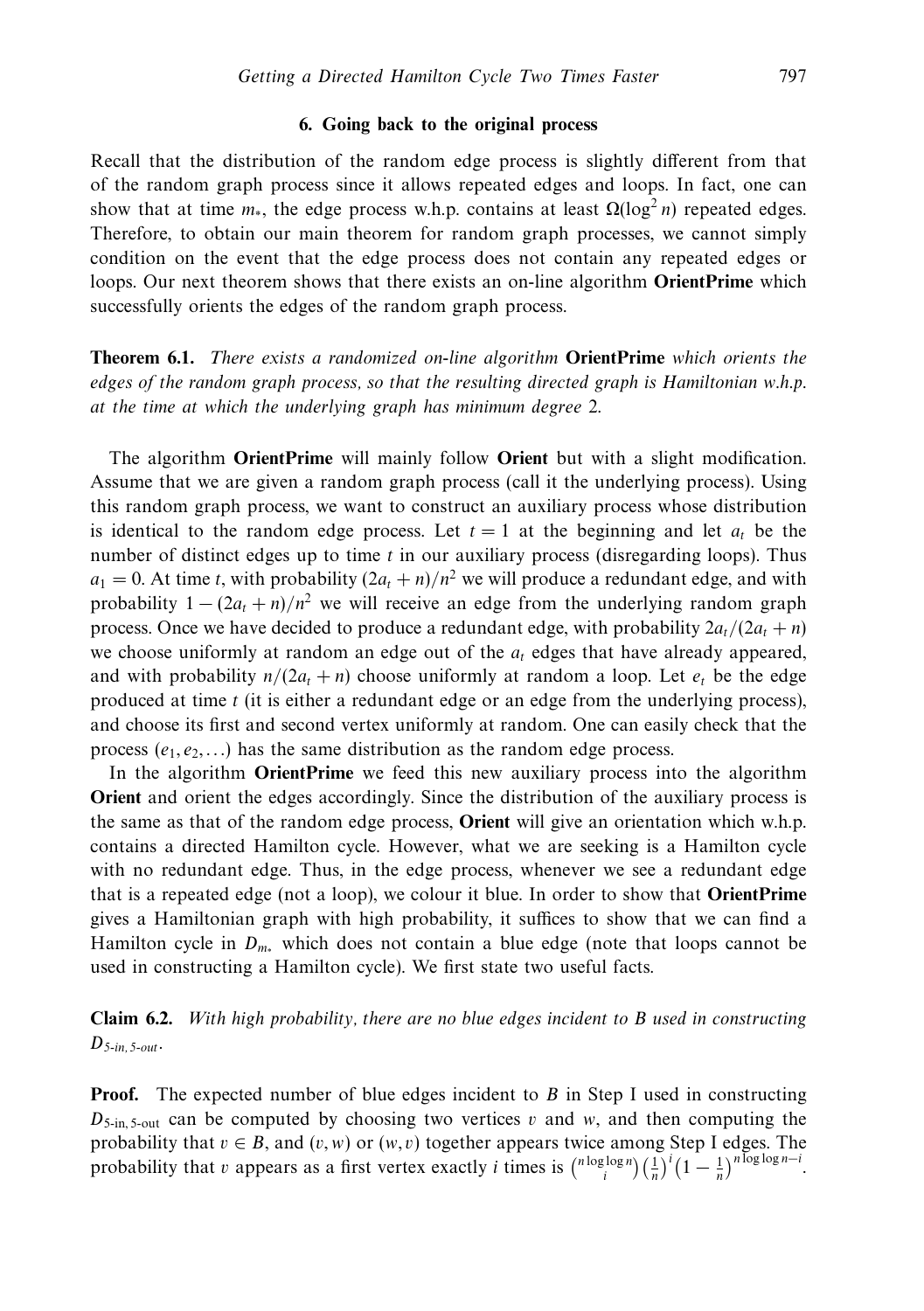Condition on the event that *v* has appeared *i* times as a first vertex for some  $i < 12$ (and also reveal the *i* positions in which *v* appeared). We then compute the probability that some two Step I edges are  $(v, w)$  or  $(w, v)$ . There are three events that we need to consider: first the event that  $(v, w)$  appears twice, whose probability is  $\binom{i}{2} \left(\frac{1}{n}\right)^2$ ; second the event that  $(v, w)$  appears once and  $(w, v)$  appears once, whose probability is at most  ${n \log \log n \choose 1} \frac{1}{n(n-1)} \cdot {i \choose 1} \frac{1}{n}$ ; third the event that  $(w, v)$  appears twice, whose probability is at most  $\binom{n \log \log n}{2} \left(\frac{1}{n(n-1)}\right)^2$ . Combining everything, we see that the expected number of Step I blue edges incident to *B* is at most

$$
n^{2} \cdot \sum_{i=0}^{11} {n \log \log n \choose i} \left(\frac{1}{n}\right)^{i} \left(1 - \frac{1}{n}\right)^{n \log \log n - i}
$$
  
\$\times \left(\binom{i}{2}\left(\frac{1}{n}\right)^{2} + {n \log \log n \choose 1} \left(\frac{1}{n(n-1)}\right)\binom{i}{1}\frac{1}{n} + {n \log \log n \choose 2} \left(\frac{1}{n(n-1)}\right)^{2}\right).

The main term comes from  $i = 11$ , and the third term in the final bracket. Consequently, we can bound the expectation by

$$
(1+o(1)) \cdot n^2 \cdot {n \log \log n \choose 11} \left(\frac{1}{n}\right)^{11} \left(1-\frac{1}{n}\right)^{n \log \log n - 11} \cdot {n \log \log n \choose 2} \left(\frac{1}{n(n-1)}\right)^2 = o(1).
$$

We would then like to compute the expected number of blue edges incident to *B* in Step 2 used in constructing  $D_{5\text{-in}}$ ,  $S_{\text{-out}}$ . Condition on the first vertices of the Step I edges so that we can determine the sets *A* and *B*. By Claim 4.3, we may condition on the event

$$
|B| = O\bigg(\frac{(\log\log n)^{12}}{\log^2 n}\bigg).
$$

Fix a vertex  $v \in B$ , and expose all appearances of v in Step II, and note that only the first 10 appearances are relevant. By Claim 4.4, it suffices to bound the probability of the event that there exists a vertex  $w \in A$  such that  $(v, w)$  or  $(w, v)$  appears twice among the at most 24 Step I edges where *v* or *w* are the first vertices, and the at most 10 Step II edges which we know are going to be used to construct the OUT and IN of the vertex *v*. Therefore the expectation is

$$
|B| \cdot n \cdot \left(\frac{34}{n}\right)^2 = O\left(\frac{(\log \log n)^{12}}{\log^2 n} n^2\right) \cdot \left(\frac{34}{n}\right)^2 = o(1).
$$

**Claim 6.3.** With high probability, there are at most  $(\log \log n)^3$  blue edges used in constructing *D*5-in, 5-out.

**Proof.** By Claim 6.2, we know that w.h.p. all the blue edges used in constructing  $D_{5-$ in,  $5$ -out are incident to  $A$ . Therefore it suffices to show that there are at most  $\log n$  blue edges among the Step I edges. The expected number of such edges can be computed by choosing two vertices  $v, w$ , and computing the probability that  $(v, w)$  or  $(w, v)$  appears twice. This is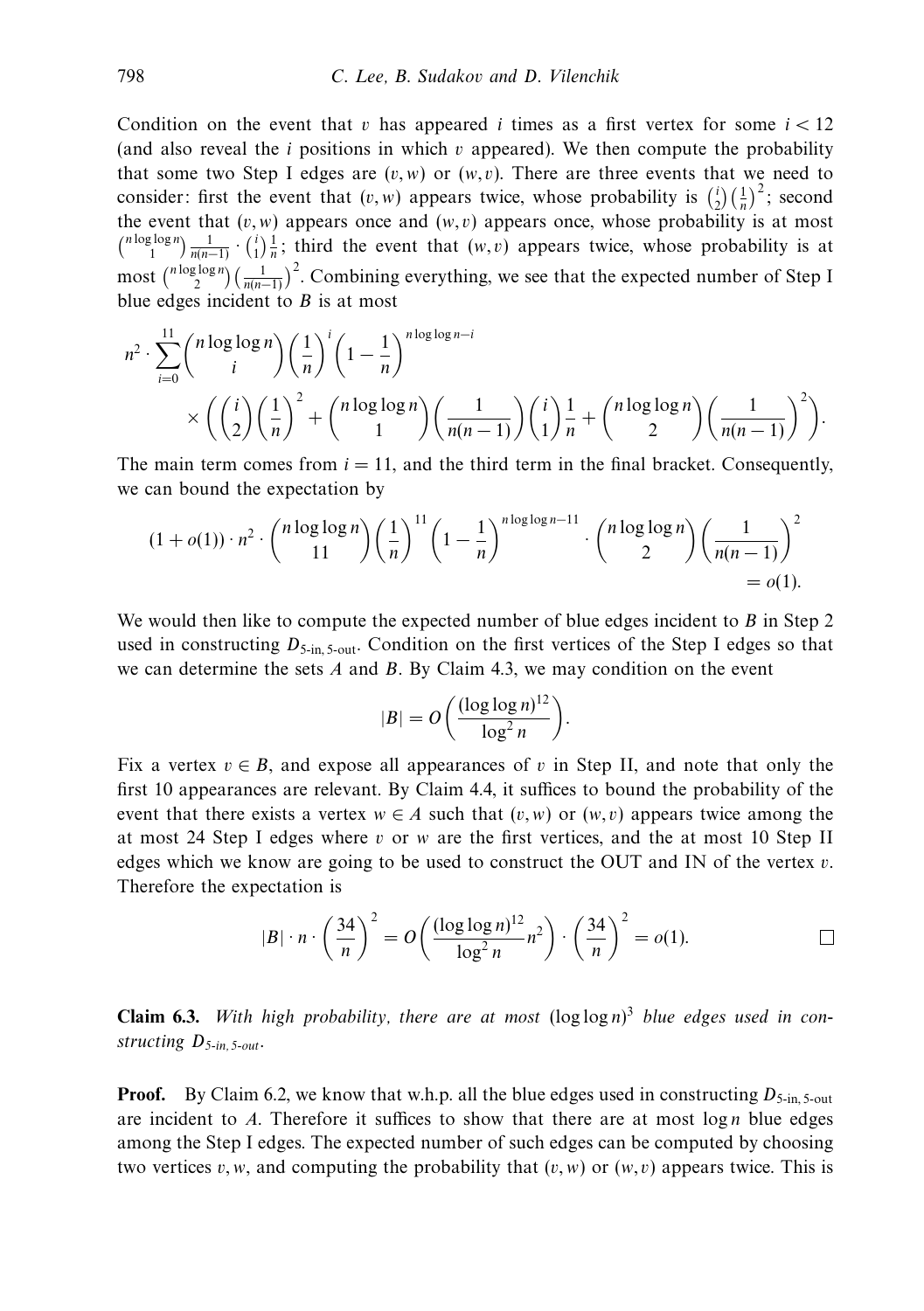at most

$$
n^2 \cdot {n \log \log n \choose 2} \left(\frac{2}{n^2}\right)^2 = o((\log \log n)^3).
$$

Consequently, by Markov's inequality we can derive the conclusion.

**Claim 6.4.** With high probability, each vertex is incident to at most one blue edge.

**Proof.** It suffices to show that there do not exist three distinct vertices  $v, w_1, w_2$  such that both  $\{v, w_1\}$  and  $\{v, w_2\}$  appear at least twice. The probability of this event is at most

$$
\binom{n}{3}\binom{m_2}{4}\cdot\binom{4}{2}\left(\frac{2}{n^2}\right)^4 = o(1).
$$

Now assume that we have found a 1-factor as in Section 5.2. After performing the compression process given in the beginning of Section 5.3, by Claim 6.2, no blue edges will 'disappear' during the process. Therefore, if we can find a Hamilton cycle in the compressed graph with no blue edge, then the original graph will also have a Hamilton cycle with no blue edge. Since the compressed graph can be considered as a graph given over a subset of *A*, we will use the additional non-revealed *A*–*A* edges to find a directed Hamilton cycle in the compressed graph that uses no blue edge. By Claims 6.3 and 6.4, it suffices to prove the following theorem in order to conclude that **OrientPrime** succeeds with high probability.

**Theorem 6.5.** Suppose we are given a 1-factor over a vertex set of size  $(1 - o(1))n$  consisting of  $O(log n)$  cycles, and let G be the graph obtained by adding to this 1-factor  $\Omega(n \log n)$ independent uniformly chosen random edges. Then w.h.p. for all matchings *H* that intersect the 1-factor in at most (log log *n*) <sup>3</sup> edges, the graph *G* − *H* contains a directed Hamilton cycle.

One can prove this theorem by taking various approaches, such as those used in [9] or [15]. However, since we want to avoid using blue (repeated) edges, none of these proofs directly apply, and it is indeed necessary to make at least some degree of modification. Since these adjustments are rather straightforward, we omit the details here, and will provide them in the arXiv version of our paper for interested readers.

## **7. Concluding remarks**

In this paper we have considered the following natural question. Consider a random edge process where, at each time  $t$ , a random edge  $(u, v)$  arrives. We are to give an on-line orientation to each edge at the time of its arrival. At what time *t* <sup>∗</sup> can one make the resulting directed graph Hamiltonian? The best that one can hope for is to have a Hamilton cycle when the last vertex of degree one disappears, and we prove that this is indeed achievable with high probability.

 $\Box$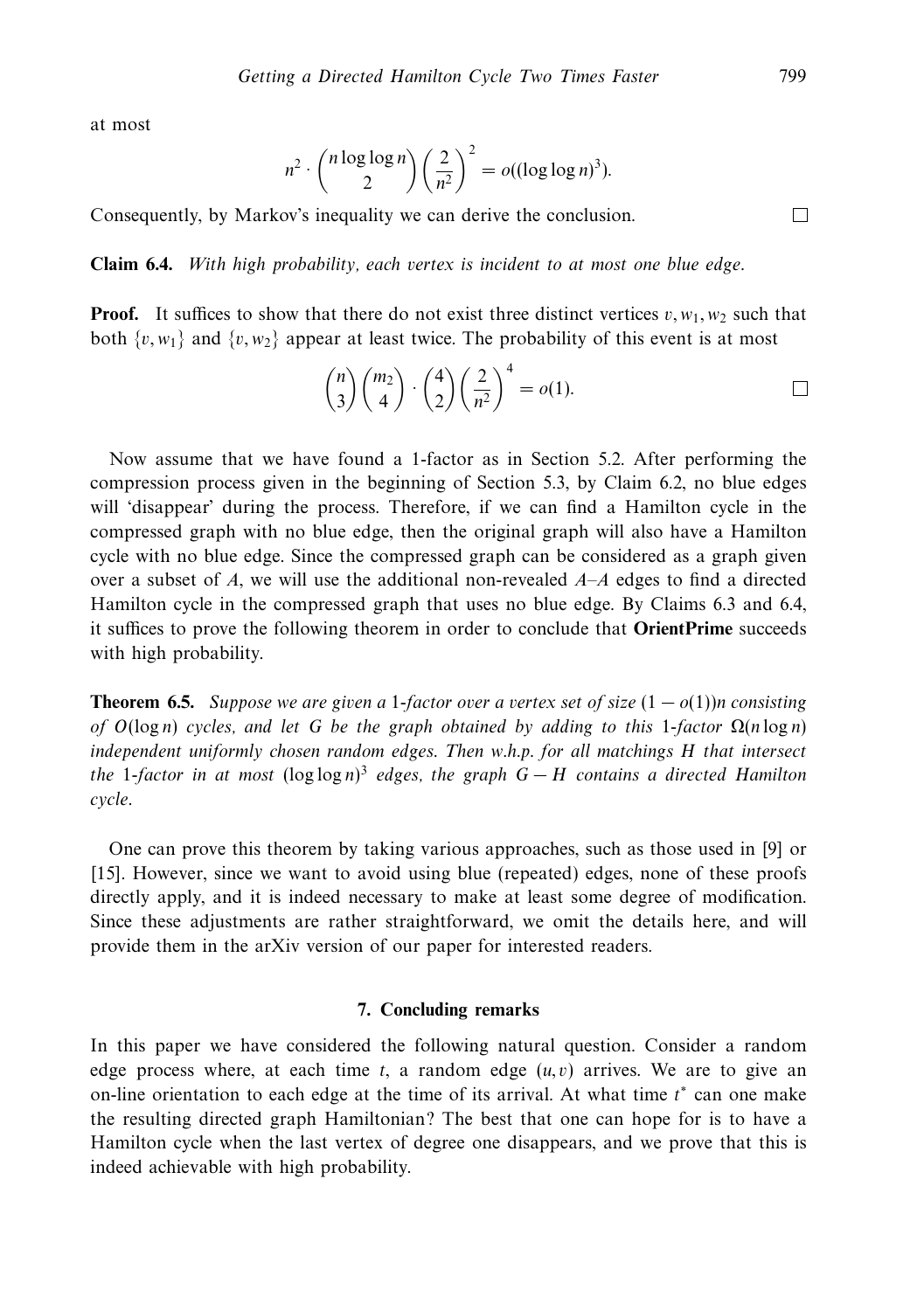The main technical difficulty in the proof arose from the existence of bud vertices. These were degree two vertices that were adjacent to a saturated vertex in the auxiliary graph  $D_{5\text{-in}}$ ,  $S_{\text{-out}}$ . Note that for our proof we used the method of deferred decisions, not exposing the end-points of certain edges and leaving them as random variables. Bud vertices precluded us from doing this naively and forced us to expose the end-point of some of the edges which we wanted to keep unexposed (it is not difficult to show that without exposing these end-points we cannot guarantee that the bud vertices have degree at least 2). If one is willing to settle for an asymptotically tight upper bound on *t* <sup>∗</sup>, then one can choose  $t^* = (1 + \varepsilon)n \log n/2$ , and then for  $n = n(\varepsilon)$  sufficiently large there are no bud vertices. Moreover, since for this range of *t* <sup>∗</sup> the vertices will have significantly larger degree, the orienting rule can also be simplified. While not making the analysis 'trivial' (i.e., an immediate consequence of the work in [15]), this will considerably simplify the proof.

#### **Acknowledgement**

We are grateful to Alan Frieze for generously sharing this problem with us, and we thank Igor Pak for reference [13]. We would also like to thank the two referees for their valuable comments.

#### **References**

- [1] Alon, N. and Spencer, J. (2000) The Probabilistic Method, second edition, Wiley.
- [2] Azar, Y., Broder, A., Karlin, A. and Upfal, E. (1999) Balanced allocations. SIAM J. Comput. **29** 180–200.
- [3] Balogh, J., Bollobás, B., Krivelevich, M., Muller, T. and Walters, M. (2011) Hamilton cycles in random geometric graphs. Ann. Appl. Probab. **21** 1053–1072.
- [4] Bohman, T. and Frieze, A. (2001) Avoiding a giant component. Random Struct. Alg. **19** 75–85.
- [5] Bohman, T. Frieze, A. and Wormald, N. (2004) Avoidance of a giant component in half the edge set of a random graph. Random Struct. Alg. **25** 432–449.
- [6] Bohman, T. and Kravitz, D. (2006) Creating a giant component. Combin. Probab. Comput. **15** 489–511.
- [7] Bollobás, B. (1984) The evolution of sparse graphs. In *Graph Theory and Combinatorics: Proc.* Cambridge Combinatorial Conference in Honour of Paul Erdős, 1984 (B. Bollobás, ed.), pp. 335– 357.
- [8] Bollobás, B., Fenner, T. and Frieze, A. (1985) An algorithm for finding Hamilton cycles in random graphs. In Proc. 17th Annual ACM Symposium on Theory of Computing, 1985, pp. 430– 439.
- [9] Cooper, C. and Frieze, A. (1994) Hamilton cycles in a class of random directed graphs. J. Combin. Theory Ser. B **62** 151–163.
- [10] Cooper, C. and Frieze, A. (2000) Hamilton cycles in random graphs and directed graphs. Random Struct. Alg. **16** 369–401.
- [11] Diestel, R. (2005) Graph Theory, Vol. 173 of Graduate Texts in Mathematics, third edition, Springer.
- [12] Erdős, P. and Rényi, A. (1960) On the evolution of random graphs. *Publ. Math. Inst. Hung.* Acad. Sci. **5A** 17–61.
- [13] Erdős, P. and Turán, P. (1965) On some problems of a statistical group-theory I. Z. Wahrsch. Verw. Gebiete **4** 175–186.